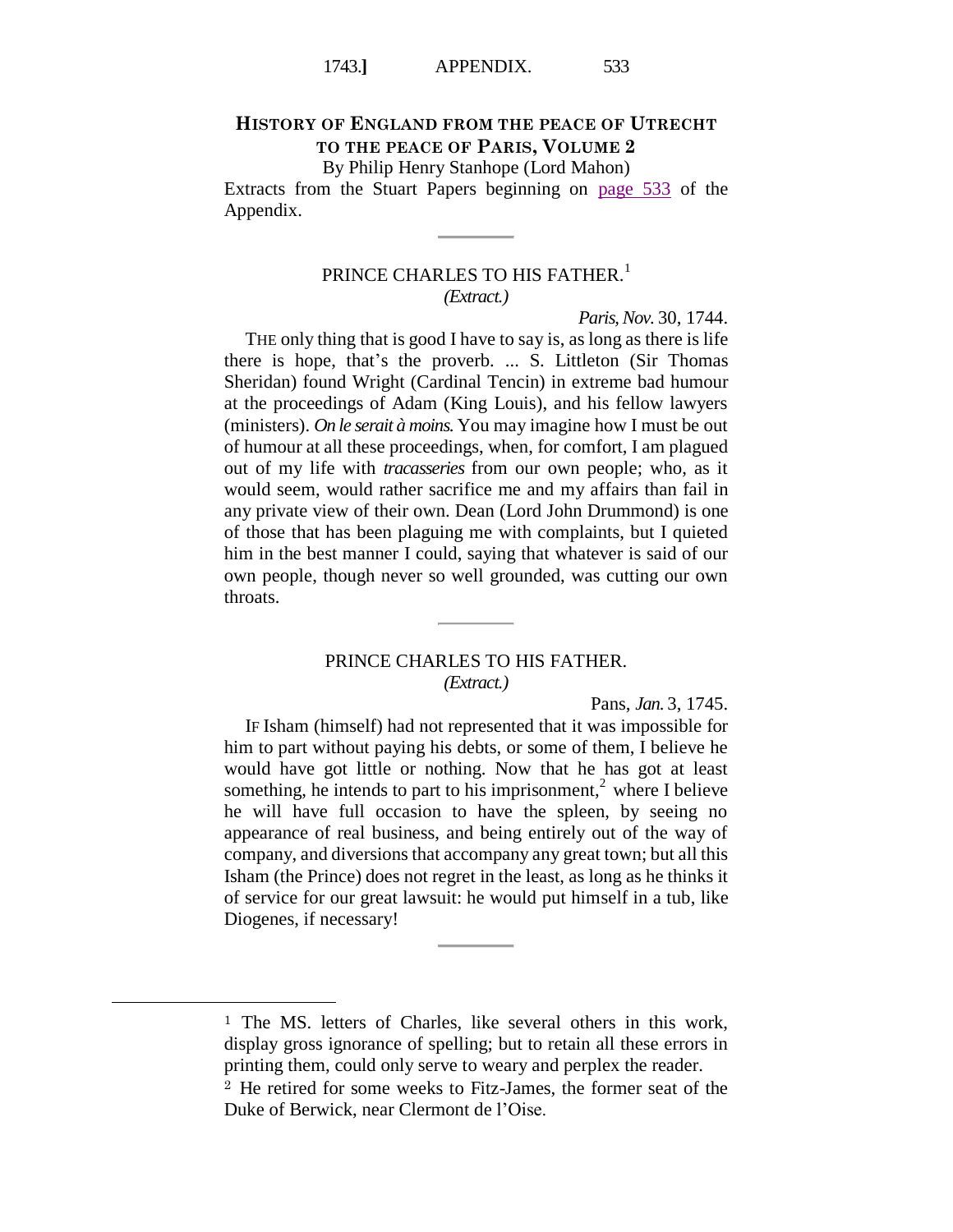# PRINCE CHARLES TO HIS FATHER.

*Paris, February* 28, 1745.

SIR,

I HAVE received yours of the 1st and 7th current As I have been so much hurried between balls and business, I shall refer to my next It would be a great comfort to me to have real business on my haftds, but I see little of that at present, as I shall explain in another. It is something surprising to me not to have heard from Lumley (Lord Sempill) this two weeks; and even he owes me an answer to one of mine of that standing: but I easily conceive the reason on't, which is, that after making such a noise of his being able to do a great deal, he does nothing, or he does not care to let me in the confidence of his managements, which, I believe, has happened before now to more than he, for I see here every body thinks himself to be the wisest man in the world!

> I lay myself at your Majesty's feet, &c. CHARLES P.

# PRINCE CHARLES TO HIS FATHER.

*Paris, March* 7, 1745.

I HAVE read and considered the Duke of Perth's message, which is, in the first place, to buy, if Jenkins (the Prince) can possibly, some broad-swords unmounted, for they do that in their own way. … He says, that he knew a place where there was a considerable sum of money that he could lay hold on when he pleased, but that not to be attempted till the happy time of action comes. It is a thing absolutely necessary, though I have little hopes myself of anything being soon to be done anywhere for the cause, to make our friends think otherwise for to keep them in spirits, and not let them be cast down; for which reason the only thing that was in Howell's (the Prince's) power, Jenkins (the Prince) thought should not be let slip for that end, at any cost whatsoever: for which I took upon me to borrow forty thousand livres from young Waters, for to be able to dispatch the messenger back, and buying of broad-swords, which is the only comfort the Prince can give them at present: rather than to have wanted this sum, Isham (the Prince) would have pawned his shirt. It is but for such uses that the Prince shall ever trouble Trig (the King) with asking for money; it will never be for plate or fine clothes, but for arms and ammunition, or other things that tend to what I am come about to this country. I therefore wish that Hammer (the King) would pawn all Isham's (the Prince's) jewels, for on this side the water Howell (the Prince) would wear them with a very sore heart, thinking that there might be made a better use of them, so that, in an urgent necessity, Howell (the Prince) may have a sum which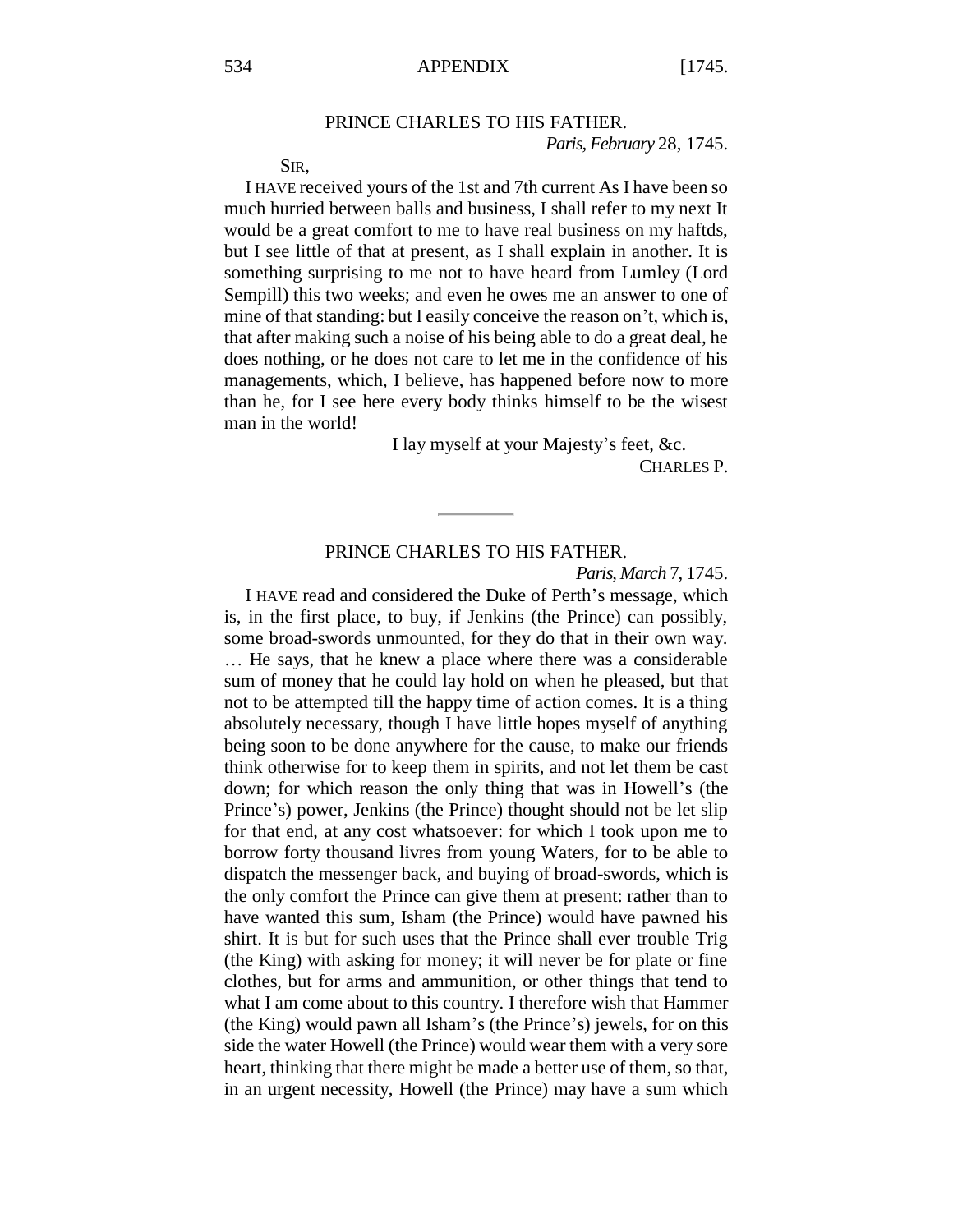he can make use of for the cause; for the Prince sees almost everything at the French Court sticks at the money, as it did in this last enterprise, which was when the Prince insisted for an expedition in Scotland at the same time with England. They answered, they would give me troops, but had not or would not give money or arms: for which reason the having such a sum at command, would be of great use: but, at the same time, the Court of France must not suspect in the least that I have such a sum; for perhaps they may give it now, though they would not then.

# PRINCE CHARLES TO HIS FATHER.

SIR,

*Paris, April* 19, 1745.

I HAVE received yours of the 30th March, at my arrival here, where I intend to pass the week, for to see a firework and a *ball masqué,* given by the Spanish ambassador. I thank your Majesty for being so good as to order the payment of the 40,000 livres, which I took upon me to borrow, and am very sensible at the goodness you have to speak your mind so freely to me, which I am sure is a great relief to me. My want of experience is what I too much know, and would fain get as soon as possible, for to be able to serve you and our country more effectually, and to purpose, which is all that I am put in this world for. I really thought myself very sure of not erring when I took up this money, but finding I mistook, I shall be more rigorous and reserved in doing anything that is my own thought or opinion for the future. It would be endless for me to write, or for you to read, if I was to enter in the detail of all the little malice and odd doings of Lumley (Lord Sempill), Maloch (Bohaldie), and some others; it is also very disagreeable to me the writing of such things. I shall only say at present, as to these matters, this, to conjure you to be on your guard from Kerry (Bohaldie), and Morrice (Lord Sempill), for really I cannot believe a word they say after the lies they told me, particularly that of the paper, which cannot be more demonstration. I think to discharge my conscience in saying this, being very sure of it. At the same time I recommend to you not in the least to seem to be knowing of this malice, for with their *Regiros,* if disgusted, they would certainly do a great deal of harm, to which there is no help. Both Morgan (Mr. O'Brien), and Lumley (Lord Sempill), are doing all their endeavours for my making campaign, but I have too much reason to be afraid they won't succeed, which I own will be very mortifying and cruel. It is very extraordinary Maloch's and Lumley's complaining I would not see them, which is not so, for I have on several occasions said to them, over and over, that they were always welcome wherever I was, but it is certain that they both never say to me anything to the purpose; I believe,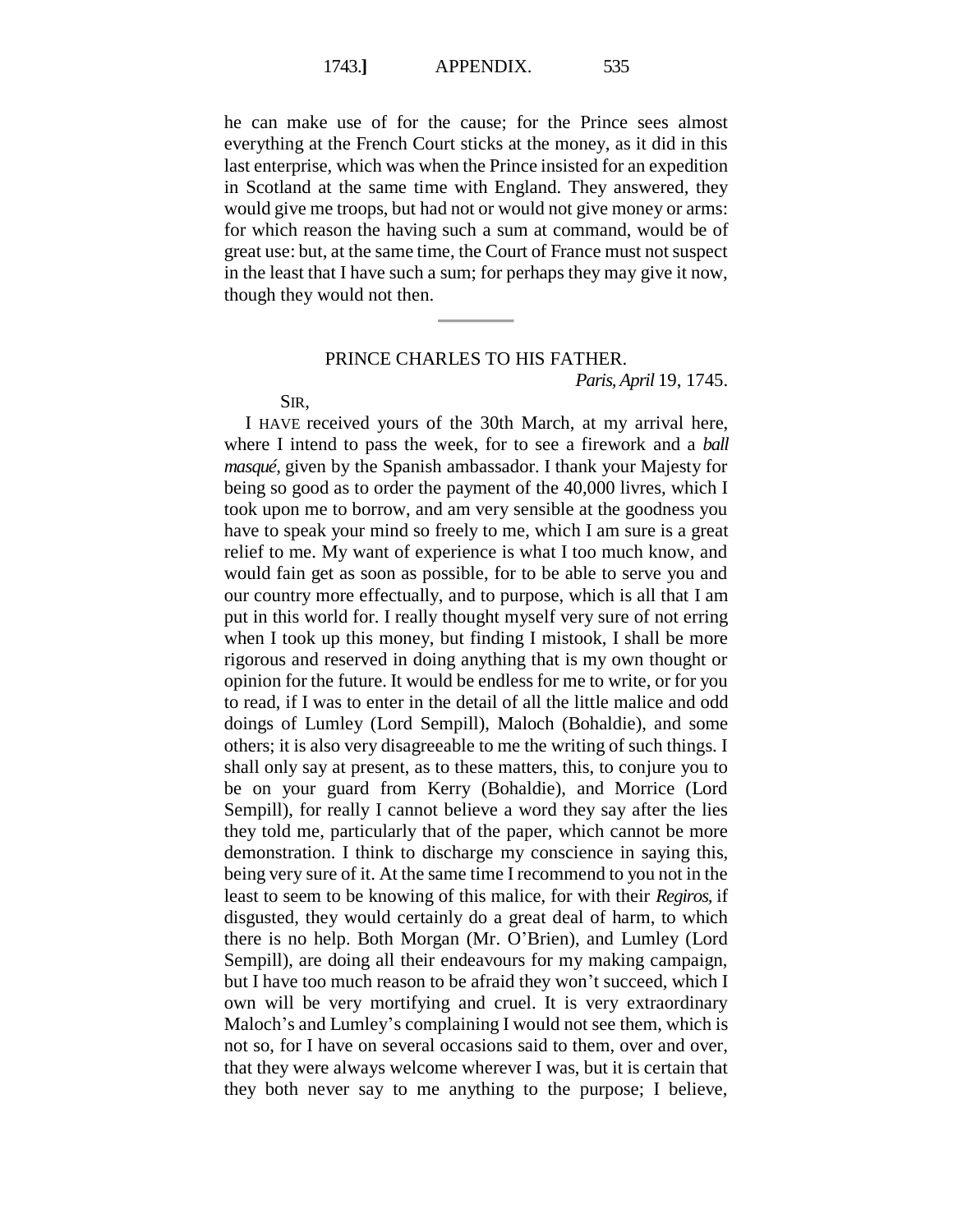#### 536 APPENDIX [1745.]

because that they have nothing to say, which makes them both avoid seeing and writing to me as much as possible. You see by this what they are, and that their heads are filled with nothing but malice and spite. Sir Hector has lost his *proie*, for which he is not a little angry, as you may believe, against Lord John, which makes me apprehensive it should end in a challenge. I am doing all I can to hinder it, in which I hope to succeed: at least it won't be want of my pains, which I take in this case to be charity for them both; though as to Lord John, I can't say what he deserves, after such a proceeding. I lay myself at your Majesty's feet, most humbly asking blessing.

Your most dutiful son,

CHARLES P.

#### PRINCE CHARLES TO HIS FATHER.

*Navarre, June* 7, 1745.

SIR,

I HAVE received yours of the 18th May, there being in it also a note in your own hand. I cannot be too sensible at so much goodness you express towards me. If your Majesty was in this country, I flatter myself you would be surprised to see with your own eyes how I blind several, and impose upon them at the same time they think to do it to me. If I was not able to do this, things here would go at a fine rate, considering what malice there is in this world, and very often only for mischief-sake alone, doing hurt at the same time to themselves. I have nothing more to say at present, but to lay myself most humbly at your Majesty's feet, most humbly asking blessing, and remaining

> Your most dutiful son, CHARLES P.

#### PRINCE CHARLES TO HIS FATHER.

*Navarre, June* 12, 1745.

SIR,

I BELIEVE your Majesty little expected a courier at this time, and much less from me; to tell you a thing that will be a great surprise to you. I have been, above six months ago, invited by our friends to go to Scotland, and to carry what money and arms I could conveniently get; this being, they are fully persuaded, the only way of restoring you to the Crown, and them to their liberties.

After such scandalous usage as I have received from the French Court, had I not given my word to do so, or got so many encouragements from time to time as I have had, I should have been obliged, in honour and for my own reputation, to have flung myself into the arms of my friends, and die with them, rather than live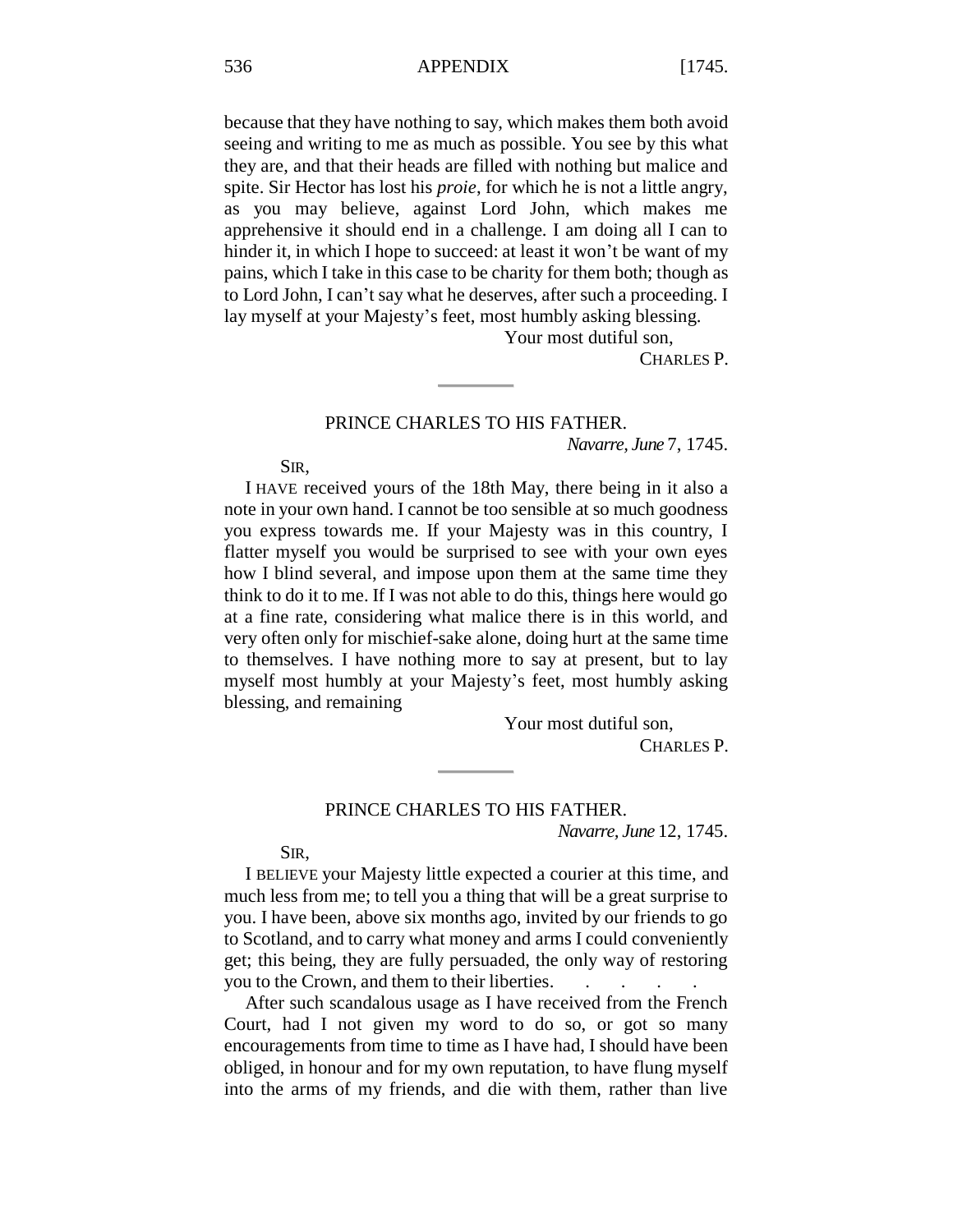longer in such a miserable way here, or be obliged to return to Rome, which would be just giving up all hopes. I cannot but mention a parable here, which is: a horse that is to be sold, if spurred does not skip, or show some sign of life, nobody would care to have him even for nothing; just so my friends would care very little to have me, if, after such usage, which all the world is sensible of, I should not show that I have life in me. Your Majesty cannot disapprove a son's following the example of his father. You yourself did the like in the year 15; but the circumstances are now indeed very different, by being much more encouraging, there being a certainty of succeeding with the least help; the particulars of which would be too long to explain, and even impossible to convince you of by writing, which has been the reason that I have presumed to take upon me the managing all this, without even letting you suspect there was any such thing a brewing, for fear of my not being able to explain, and show you demonstratively how matters stood—which is not possible to be done by writing, or even without being upon the place and seeing things with your own eyes; and had I failed to convince you, I was then afraid you might have thought what I had a mind to do, to be rash; and so have absolutely forbid my proceedings. . . . . . .

I have tried all possible means and stratagems to get access to the King of France, or his Minister, without the least effect, nor could I even get Littleton (Sir Thomas Sheridan) an audience, who I was sure would say neither more nor less than what I desired, and would faithfully report their answer. As for Wright (the Cardinal), he is not much trusted or well looked upon by Adam (the King of Franpe), who is timorous, and has not resolution enough to displace him. Now I have been obliged to steal off, without letting the King of France so much as suspect it, for which I make a proper excuse in my letter to him; by saying it was a great mortification to me never to have been able to speak and open my heart to him; that this thing was of such a nature that it could not be communicated by any of the ministers or by writing, but to himself alone—in whom, after God Almighty, my resting lies, and that the least help would make my affair infallible. If I had let the French Court know this beforehand, it might have had all these bad effects:—1st, It is possible they might have stopped me, having a mind to keep measures with the Elector, and then, to cover it over, they would have made a merit of it to you, by saying they had hindered me from doing a wild and desperate thing: 2dly, My being invited by my friends would not be believed; or at least would have made little or no impression on the French Court...........

I have sent Stafford to Spain, and appointed Sir Thomas Geraldine to demand succours in my name, to complete the work, to whom I sent letters for the King and Queen, written in the most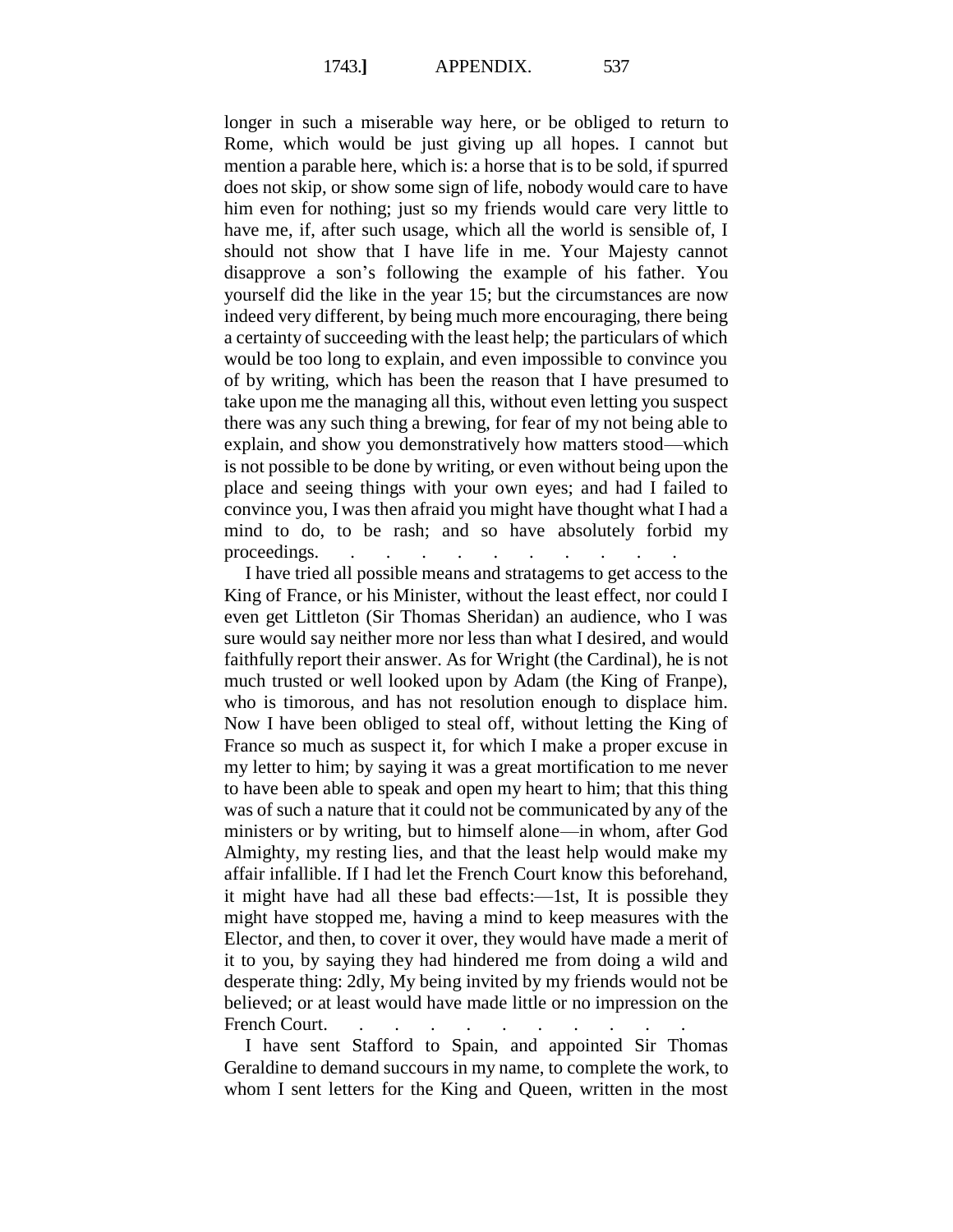538 APPENDIX [1745.

engaging terms, to the same purpose. Let what will happen, the stroke is struck, and I have taken a firm resolution to conquer or to die, and stand my ground as long as I shall have a man remaining with me. I think it of the greatest importance your Majesty should come as soon as possible to Avignon, but take the liberty to advise that you would not ask leave of the French Court; for if I be not immediately succoured, they will certainly refuse you.

Whatever happens unfortunate to me cannot but be the strongest engagements to the French Court to pursue your cause. Now if I were sure they were capable of any sensation of this kind, if I did not succeed, I would perish, as Curtius did, to save my country, and make it happy; it being an indispensable duty on me, as far as lies in my power. Your Majesty may now see my reason for pressing so much to pawn my jewels, which I should be glad to have done immediately; for I never intend to come back, and money, next to troops, will be of the greatest help to me. I owe to old Waters about 60,000 livres, and to the young one above 120,000 livres. I and Sir Thomas will write more fully to Edgar about these matters, both as to the sum I carry with me and arms, as also how I go. I write this from Navarre, but it won't be sent off till I am on shipboard. If I can possibly, I will write a note and send it from thence at the same time. I have wrote to Lord Marischal, telling him to come immediately, and giving him a credential to treat with the Minister for succours. To the Duke of Ormond I have writ a civil letter, showing a desire of his coming here immediately, but at the same time leaving it to his discretion so to do......I should think it proper (if your Majesty pleases), to be put at his Holiness's feet, asking his blessing on this occasion; but what I chiefly ask is, your own, which I hope will procure me that of God Almighty upon my endeavours to serve you, my family, and my country; which will ever be the only view of

Your Majesty's most dutiful son, CHARLES P.

# PRINCE CHARLES TO HIS FATHER-[Second Letter.] *Navarre, June* 12, 1745.

SIR,

I MADE my devotions on Pentecost day, recommending myself particularly to the Almighty on this occasion to guide and direct me, and to continue to me always the same sentiments, which are rather to suffer anything than fail in any of my duties. I write to you this apart, for to entreat your Majesty, in the most earnest manner, to desire Grevill (the King) for God's sake not to give to Howell (himself) what he designed, that is a secret; for it would be of the greatest hurt to his farm. Let not his engagement with a certain person be any hindrance, for circumstances are changed, by which,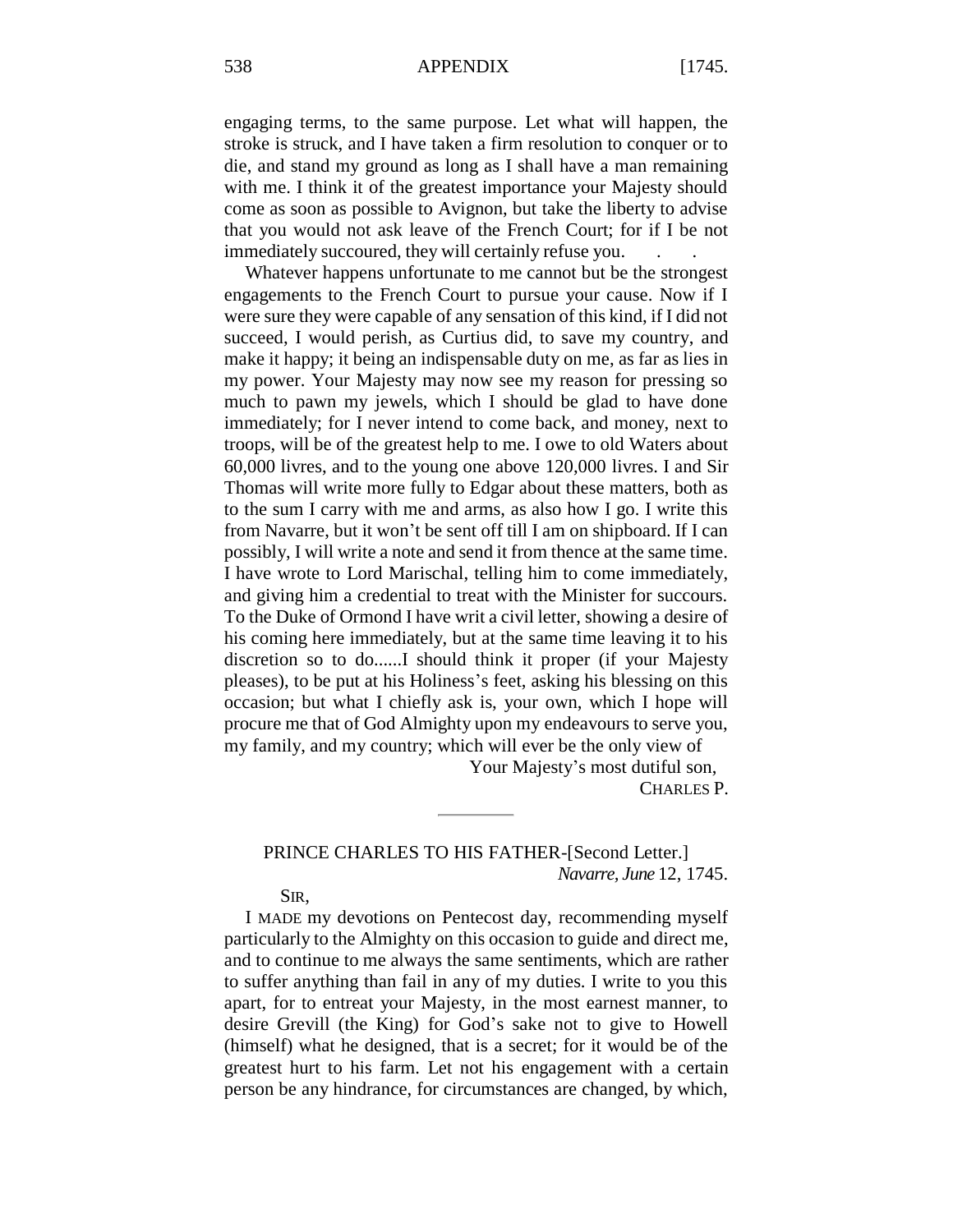if there was any question of that, one can find ways to come off on't I must repeat this, that Greville and his family is ruined if he does that thing. Grevill thinks this is an absolute secret; but he is mistaken, for I have heard it from several people, to whom I flatly denied it, and said I was very sure it was not true, to which every one of these said, God be praised; for if it were so, both father and son would be undone. Sovereigns upon the throne can do such things; and even then it is not advisable: but a private man ruins himself and his family in doing on't, especially one that has great many enemies. I lay myself again most humbly at your Majesty's feet; and remain your most dutiful son,

CHARLES P.

#### PRINCE CHARLES TO MR. EDGAR.

*Navarre, June* 12, 1745.

I HERE enclose you the King's and Duke's letters; one for Lord Dunbar, and another for B. Tencin. If the bearer be one Pleve, I know him to be very honest, and a good servant. Macdonald is his master, whom I carry with me; so the servant deserves to be taken care of. Having writ a long letter to the King, I chose to refer some particulars to be added to yours, which are these:—I owe old Waters about 60,000 livres, part of which went to the payment of my debts last winter, which the French Court did not think fit to complete. Young Waters has advanced me 120,000 livres, and promised to pay several other things which I have referred to him. It will be absolutely necessary to remit these two sums immediately; and young Waters desires that his money may be sent by Belloni directly to himself, without letting the old man know he made any such advance; and whatever other money may be remitted for my use, the best way will be to send it to the young one—for the other, I believe, will be glad to be eased of that trouble. All this money I have employed in my present undertaking, having bought fifteen hundred fusees, eighteen hundred broad-swords mounted, a good quantity of powder, ball, flints, dirks, brandy, &c., and some hundred more of fusees and broadswords, of which I cannot at present tell the exact number. I have also got twenty small field-pieces, two of which a mule may carry; and my *cassette* will be near four thousand louis-d'ors: all of these things will go in the frigate which carries myself. She has twenty odd guns, and is an excellent sailer; and will be escorted by one, and perhaps two men-of-war, of about seventy guns each. It will appear strange to you how I should get these things without the knowledge of the French Court I employed one Rutledge and one Walsh, who are subjects. The first got a grant of a man-of-war to cruise on the coast of Scotland, and is, luckily, obliged to go as far north as I do, so that she will escort me without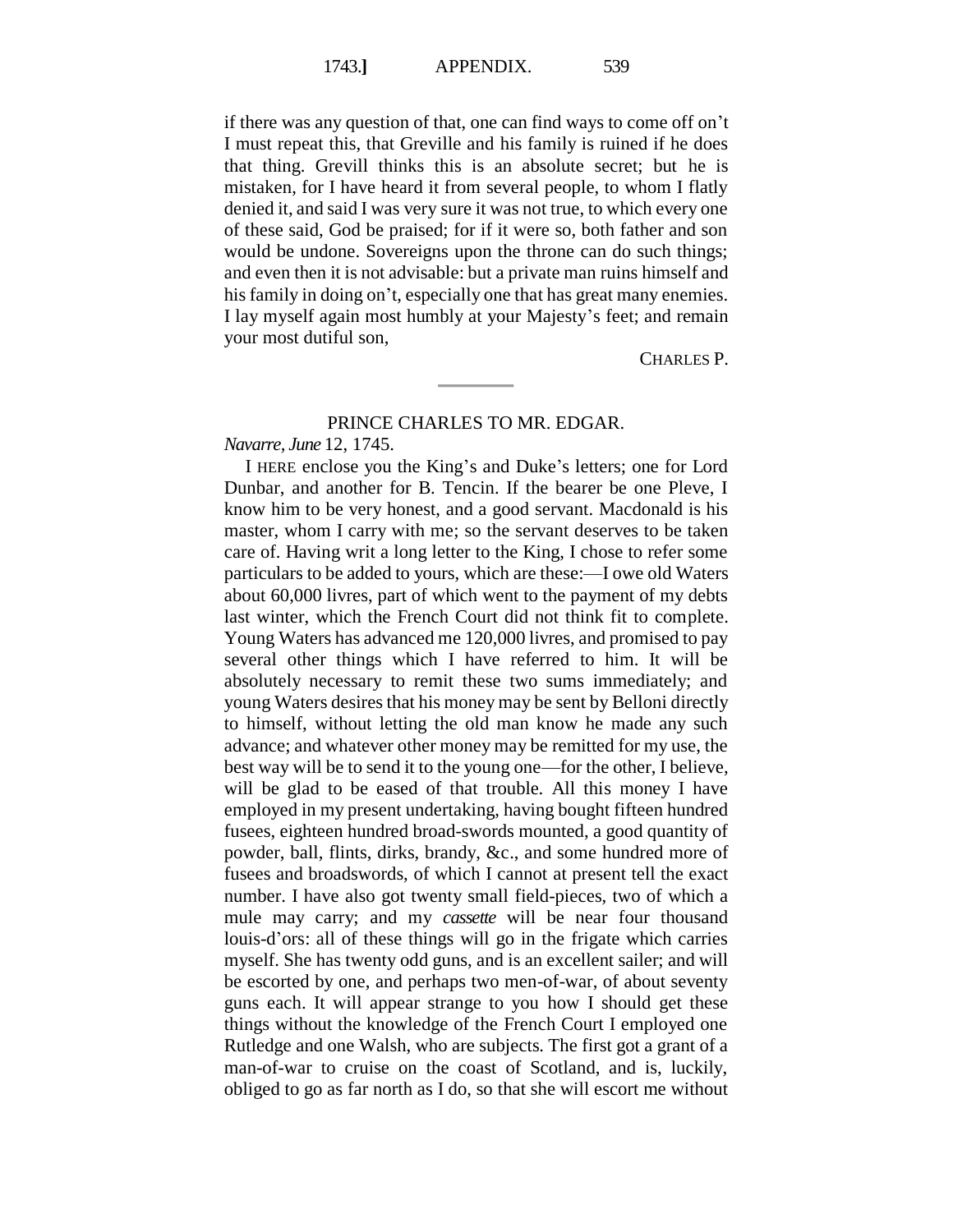appearing to do it. Walsh understands his business perfectly well, and is an excellent seaman. He has offered to go with me himself, the vessel being his own that I go on board of. He has also a man-of-war that will likewise go with me, if she can be got ready in time, and a frigate of forty-four guns, which he took lately from the English, and is manning, to be sent out with all expedition. He lives at Nantes; and I expect a courier every moment from him with an account that all is ready; and then I must lose no time to get there, and go directly on board. If there be no danger of being stopped or discovered, I shall write from thence. Adieu, friend. I hope it will not be long before you hear comfortable news. In the meantime, be assured of my constant friendship.

#### CHARLES P.

P. S.—I send you here also, enclosed, an authentic copy of what is to be printed and dispersed at my landing. I have forgot also to mention that I intend to land at or about the Isle of Mull. I enclose you here also five letters, and one open, to yourself; all from Sir Thomas.

# PRINCE CHARLES TO HIS FATHER.

*Navarre, Jane* 20,1745.

SIR,

I HAVE just received yours of the 24th May. I do not at all doubt but that Canilliac's tongue would go post at the news of the battle in Flanders, as he will also do for this new victory gained by the King of Prussia. I am, thank God, in perfect good health; but the time seems very long to me for to make use of it to the purpose. I have nothing in the world new. I suppose Morgan (Mr. O'Brien) and Morrice (Lord Sempill) write distinctly what they have to say. As for the latter, it is long since I have quite given up believing in the least anything he says, which makes me never mention him. I lay myself at your Majesty's feet, most humbly asking blessing. Your most dutiful son,

#### CHARLES P.

P. S.—As I finished this, I received yours of the 1st, and am heartily sorry for poor General Macdonald's death. I shall not fail to be attentive to what you mention in your little note.

### PRINCE CHARLES TO HIS FATHER. *St. Nazaire, at the Mouth of the Loire, July* 2, 1745.

#### SIR,

THE contrary winds that have been blowing hitherto, have deferred my embarking, which will be this afternoon, at seven, for to go to the rendezvous of the man-of-war of 67 guns, and 700 men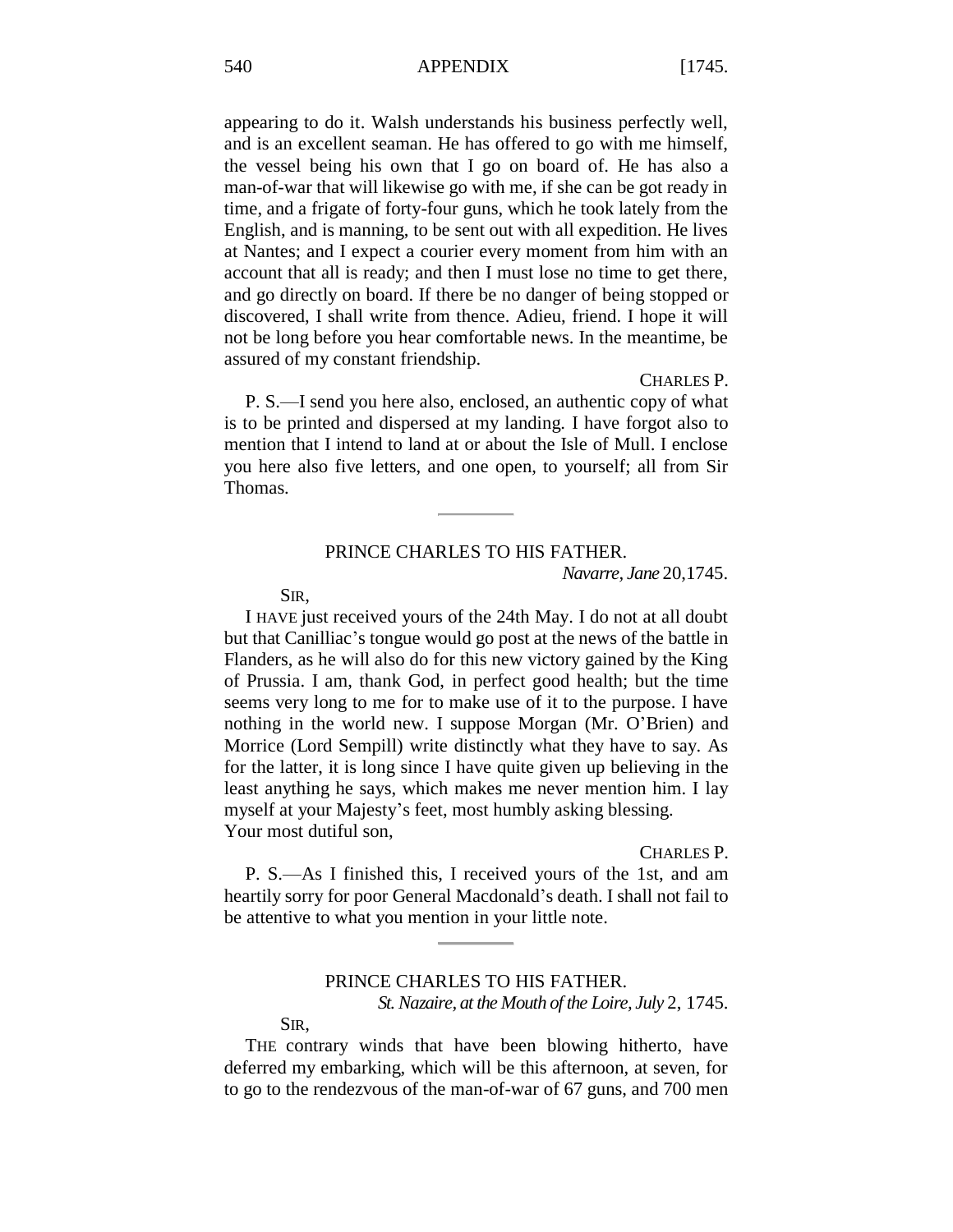aboard, as also a company of sixty volunteers, all gentlemen, whom I shall probably get to land with me, I mean to stay; which, though few, will make a show, they having a pretty uniform. The number of arms are just as I mentioned in my last of the 12th, that goes with this, except the augmentation I was in hopes of is of a hundred or two less than I expected, which is no odds. I keep this open, and do not send it until I am fairly set off from Belle Isle—*id est,* the rendezvous—so that I may add a note to it, if being sea-sick does not hinder; if it does, Sir Thomas will supply in mentioning what more may occur. It is a mortification to me to want so many of your packets which are lying at Paris, because of the daily expectation of parting. We have nothing to do now but to hope in the Almighty favoring us and recompensing our troubles; which, at you may see by the nature of the thing, were not smalL I hope in God my next will bring comfortable news. In the mean time I remain, laying myself at your Majesty's feet, most humbly asking your blessing,

Your most dutiful son,

CHARLES P.

# PRINCE CHARLES TO MR EDGAR.

*St. Nazaire, July* 2, 1745.

THIS being the last note I shall write this side of the seas, I would not fail to give you adieu in it, making my compliments to Lord Dunbar, and to as many of my friends as you shall think convenient and proper. I enclose herewith letters for the King and Duke. I hope in God we shall soon meet, which I am resolved shall not be but at home.

In the mean time I remain, &c.

CHARLES P.

P. S.—*Belle Isle à la Rade, the 12th July,—*After having waited a week here, not without a little anxiety, we have at last got the escort I expected, which is just now arrived, *id est,* a ship of 68 guns, and 700 men aboard. I am, thank God, in perfect good health, but have been a little sea-sick, and expect to be more so; but it does not keep me much a-bed, for I find the more I struggle against it the better.

### PRINCE CHARLES TO HIS FATHER.

*Abord du Vaisseau le Du Bellier, à l'ancre dans la Baie de Longhaylort, le 2 Août, V. S. 1745.*

#### SIRE,

J'AI reçu des services si importans de M. Antoine Walsh, qu'il n'y a rien que je ne me croie obligé de faire pour lui en témoigner mon agrément. Ainsi je lui ai promis d'employer tout mon crédit auprès de Votre Majesté pour lui obtenir le titre de Comte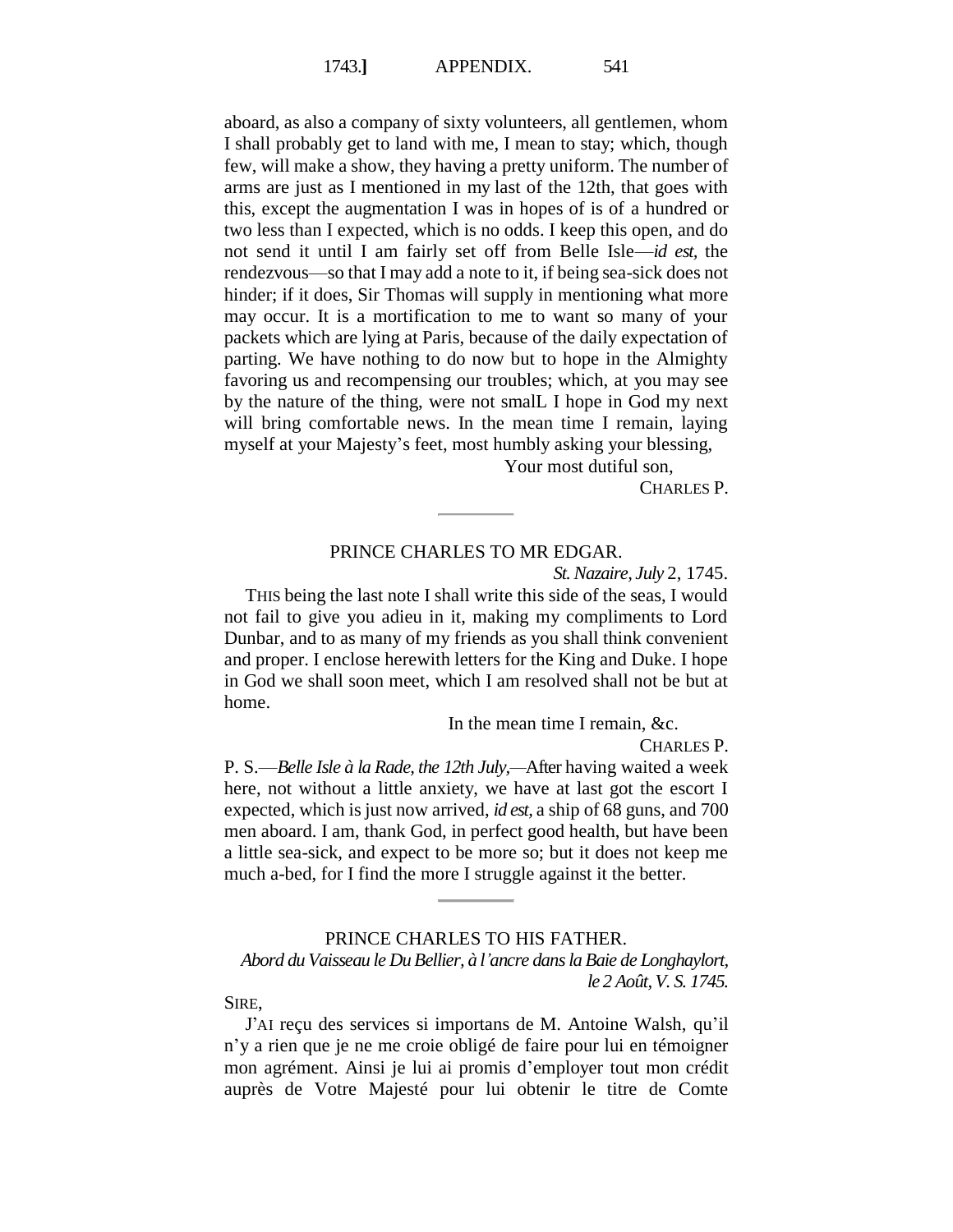d'Irelande. Il est issu d'une fort bonne famille, très en état de soutenir la dignité de ce nouveau titre, et n'a pas besoin d'autre chose. C'est la première grace que je vous demande depuis mon arrivée dans ce pays. J'espère bien que ce ne sera pas la dernière, mais en tout cas, je vous supplie de me l'accorder. Je la regarderai comme une obligation particulière, accordée à votre très-obéissant fils,

CHARLES P.

# PRINCE CHARLES TO HIS FATHER. *Longhaylort, August* 4, *O. S,* 1745.

SIR,

I AM, thank God, arrived here in perfect good health, but not with little trouble and danger, as you will hear by the bearer, who has been along with me all along, that makes it useless for me to give any accounts and particulars on that head. I am joined here by brave people, as I expected. As I have not yet set up the Standard, I cannot tell the number, but that will be in a few days, as soon as the arms are distributed; at which we are working with all speed. I have not as yet got the return of the message sent to the Lowlands, but expect it very soon. If they all join, or at least all those to whom I have sent commissions, at request, every thing will goon to a wish. Sir Hector's<sup>3</sup> being taken up, is of no other consequence but of perhaps frightening some few; for they can make nothing of him, nor of some papers that were found in his room, which he denies having any knowledge of. The commissions, along with the declaration, are arrived safe, and in a proper hand. The worst that can happen to me, if France does not succour me, is to die at the head of such brave people as I find here, if I should not be able to make my way; and that I have promised to them, as you know to have been my resolution, before parting. The French Court must now necessarily take off the mask, or have an eternal shame on them; for at present there is no medium, and we, whatever happens, shall gain an immortal honour by doing what we can to deliver our country, in restoring our master, or perish with sword in hand. Your Majesty may easily conceive the anxiety I am in to hear from you. Having nothing more particular at present to add (not being able to keep the ship longer, for fear of men-of-war stopping her passage entirely), I shall end, laying myself with all respect and duty at your Majesty's feet, most humbly asking a blessing.

Your most dutiful son,

CHARLES P.

 $\overline{a}$ 

<sup>3</sup> Sir Hector Maclean.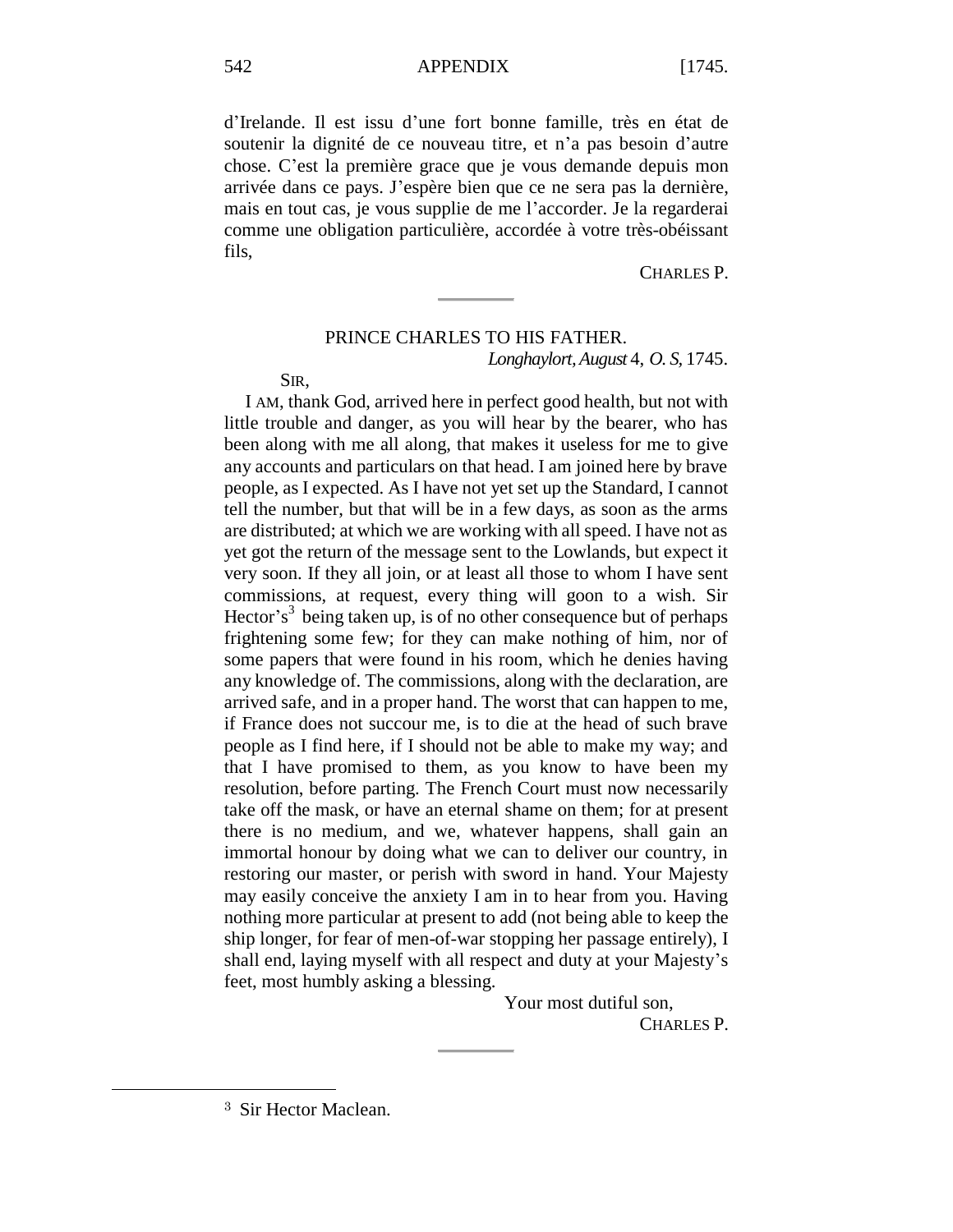# PRINCE CHARLES TO MORAY OF ABERCAIRNEY.

*Kinlochiel, August* 22, 1745.

THIS is to let you know that I have set up the Royal Standard, and expect the assistance of all my friends. I want money in particular; and as I depend upon what I know you have promised me, I desire you would pay it immediately into the hands of Arnprior, or send it by a sure hand to whatever place Ishall be in.

You must not doubt me but that I shall be always ready to acknowledge this and all other services, and to give you proportionable marks of my favour and friendship.<sup>4</sup>

CHARLES P. R.

# PRINCE CHARLES'S INSTRUCTIONS TO MR. HICKSON. *September* 22, 1745.

YOU are hereby authorised and directed to repair forthwith to England, and there notify to my friends, and particularly those in the north and north-west, the wonderful success with which it has hitherto pleased God to favour my endeavours for their deliverance. You are to let them know, that it is my full intention, in a few days, to move towards them, and that they will be inexcusable before God and man, if they do not all in their power to assist and support me in such an undertaking. What I demand and expect is, that as many of them as can shall be ready to join me, and that they should take care to provide provisions and money, that the country may suffer as little as possible by the march of my troops. Let them know that there is no time for deliberation,—now or never is the word: I am resolved to conquer or perish. If this last should happen, let them judge what they and their posterity have to expect.<sup>5</sup>

C. P. R.

#### PRINCE CHARLES TO HIS FATHER.

#### *Edinburgh, Oct.* 7, *O. S.*, 1745.

IT is impossible for me to give you a distinct journal of my proceedings, because of my being so much hurried with business, which allows me no time; but notwithstanding, I cannot let slip this occasion of giving a short account of the battle of Gladsmuir, fought on the 21st of September, which was one of the most surprising actions that ever was. We gained a complete victory over General

l

<sup>4</sup> This letter is printed in the Jacobite Memoirs, p. 94. Several others, to the same purport, were written on that day.

<sup>5</sup> Mr. Hickson proceeded as far as Newcastle, but was there arrested and put into prison, and these instructions found upon him.—(See Culloden Papers, p. 226.)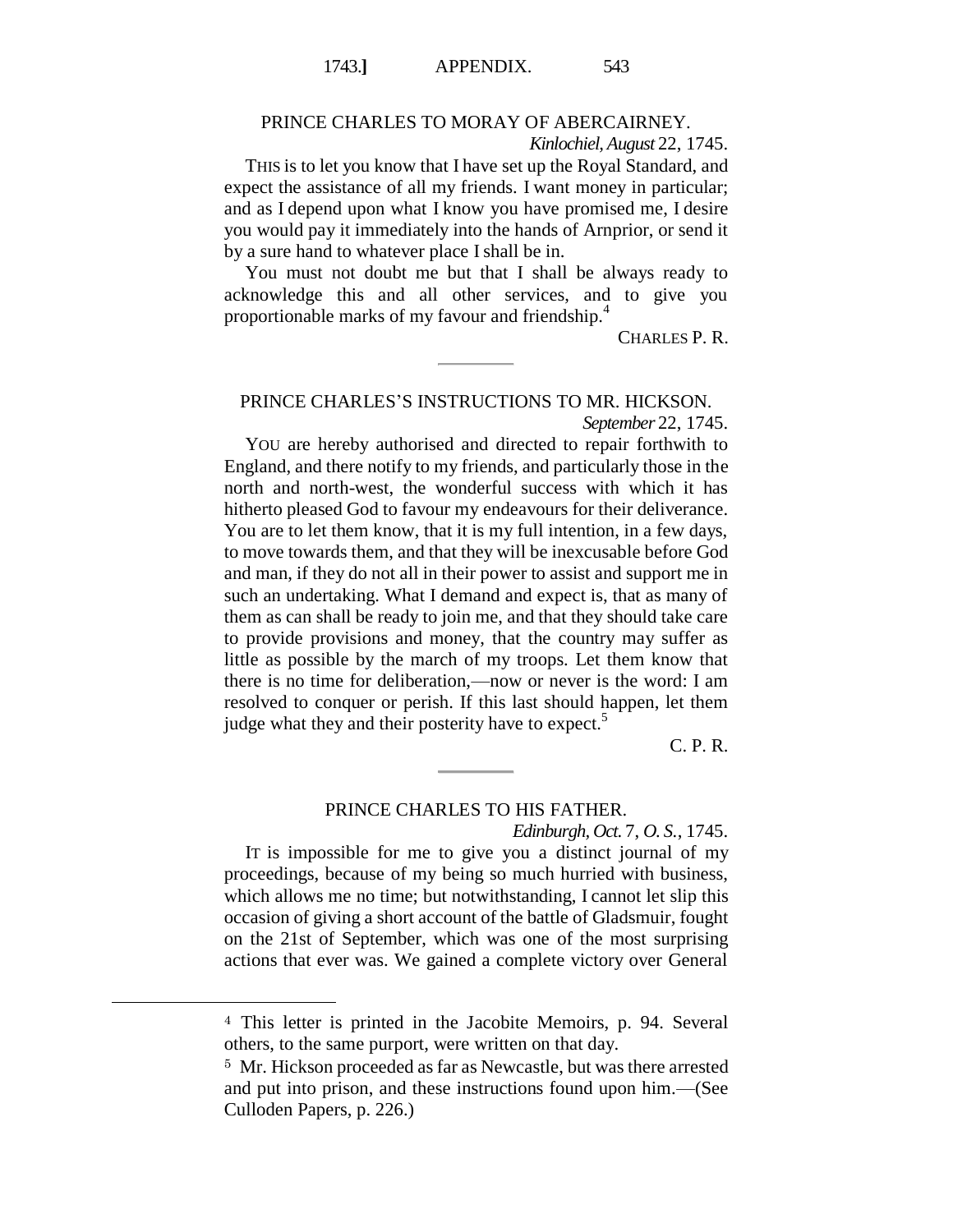#### 544 **APPENDIX** [1745.]

Cope, who commanded 3,000 foot, and two regiments of the best dragoons in the island, he being advantageously posted, with also batteries of cannon and mortars, we having neither horse or artillery with us, and being to attack them in their post, and obliged to pass before their noses in a defile and bog. Only our first line had occasion to engage; for actually, in five minutes the field was cleared of the enemies; all the foot killed, wounded, or taken prisoners; and of the horse only 200 escaped, like rabbits, one by one. On our side we only lost a hundred men, between killed and wounded; and the army afterwards had a fine plunder.

# PRINCE CHARLES TO HIS FATHER.

*Edinburgh, Oct.* 15, *O. S.*, 1745.

SIR,

I HAVE at last had the comfort of receiving letters from you, the latest of which is of the 7th Sept N. S. I am confounded and penetrated with so much goodness and tenderness your Majesty expresses to me in all your letters. It is a grief to me that my keeping Strickland has given you one moment's concern, but I shall send him away in all haste. I hope your Majesty is persuaded that this fault, or any others I may have committed, is no want of the respect and submission which you will always find in me. I remark your letter to the King of France, in which you do me more honour than I deserve. I wish to God I may find my brother landed in England by the time I enter it, which will be in about ten days; having then with me near 8000 men, and 300 horse at least, with which, as matters stand, I shall have one decisive stroke for it, but if the French land, perhaps none. I cannot enlarge on this subject as on many others, for want of time, because of such a multiplicity of things which hourly occur for the service of the affair. Adam (King Louis) has sent me a gentleman (who brought me your letters) to stay with me, for to give notice of anything that I may want, which, as he says, will be done immediately; accordingly I am sending off immediately three or four expresses, all to the same purpose, so that some one may arrive. What is said is very short, pressing to have succour in all haste, by a landing in England; for that, as matters stand, I must either conquer or perish in a little while. Thank God, I am in perfect good health, but longing much for the happy day of meeting.

In the mean time, I remain, &c,

CHARLES P.

The ship being just ready to go off, I have only time to enclose here a scrawl of the account of the battle, which I in a hurry writ some days ago.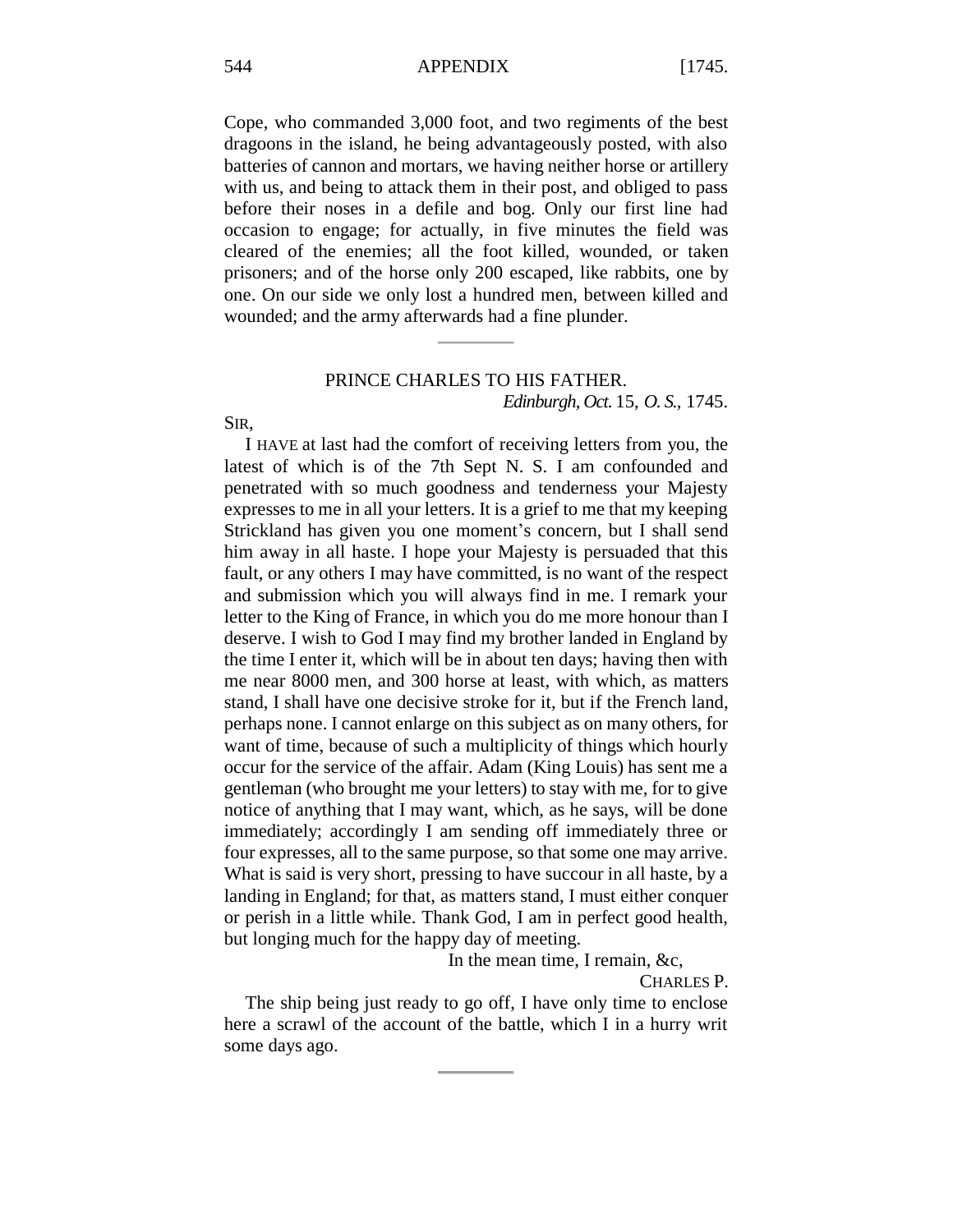#### PRINCE CHARLES TO HIS FATHER.

### *Edinburgh, Oct.* 22, *O. S.*, 1745.

SIR,

I HAVE charged Sir James Stewart to carry this as far as Paris, and to forward it immediately by a courier to your Majesty; as also to write you a distinct account of the situation of affairs. He is an understanding capable man, and can be depended on, which has made me choose him to send to the French Court with proper compliments to the French King, and to hasten them for succours. I hope your Majesty will be satisfied with his proceedings. As I have nothing particular to add, but what he can say, makes it needless for me to say any more at present, I am, thank God, in perfect good health, but still in the usual anxiety for want of letters, to which there is no help but patience. I lay myself at your Majesty's feet, most humbly asking blessing; and remaining, with the profoundest respect,

Your most dutiful son,

CHARLES P.

P. S.—As I writ to you in my last, I shall not fail to get rid of Strickland as soon as possible. Your Majesty, I hope, will forgive this scrawl, not having time to write it over, being so much hurried with business.

# THE FRENCH ENVOY TO THE DURE OF PERTH. [From the Duke of Perth's Papers taken in the Retreat] *A Carlisle, ce Dimanche (Nov.* 1745).

MILORD Duc,

ON vient d'oter à mes gens un pauvre lit qu'ils avaient à trois; de sorte qu'il faut que je les couche dans le mien; ou que je les envoi passer la nuit à la rue, vu le beau temps qu'il fait! Enfin, milord Duc, que ceux qui sont chargés du détail des logemens prennent des mesures pour mépargner la nécessité de prendre un parti qui me mettra dans le cas de n'avoir plus à me plaindre après m'être plaint si souvent et si inutilement Vous êtes bon et avisé; vous avez mille bontés pour moi; au nom de Dieu faites que les choses soient en regle une bonne fois, et qu'enfin mes gens aient à se coucher ce soir. Je suis, avec respect, &c. &c.

BOYER.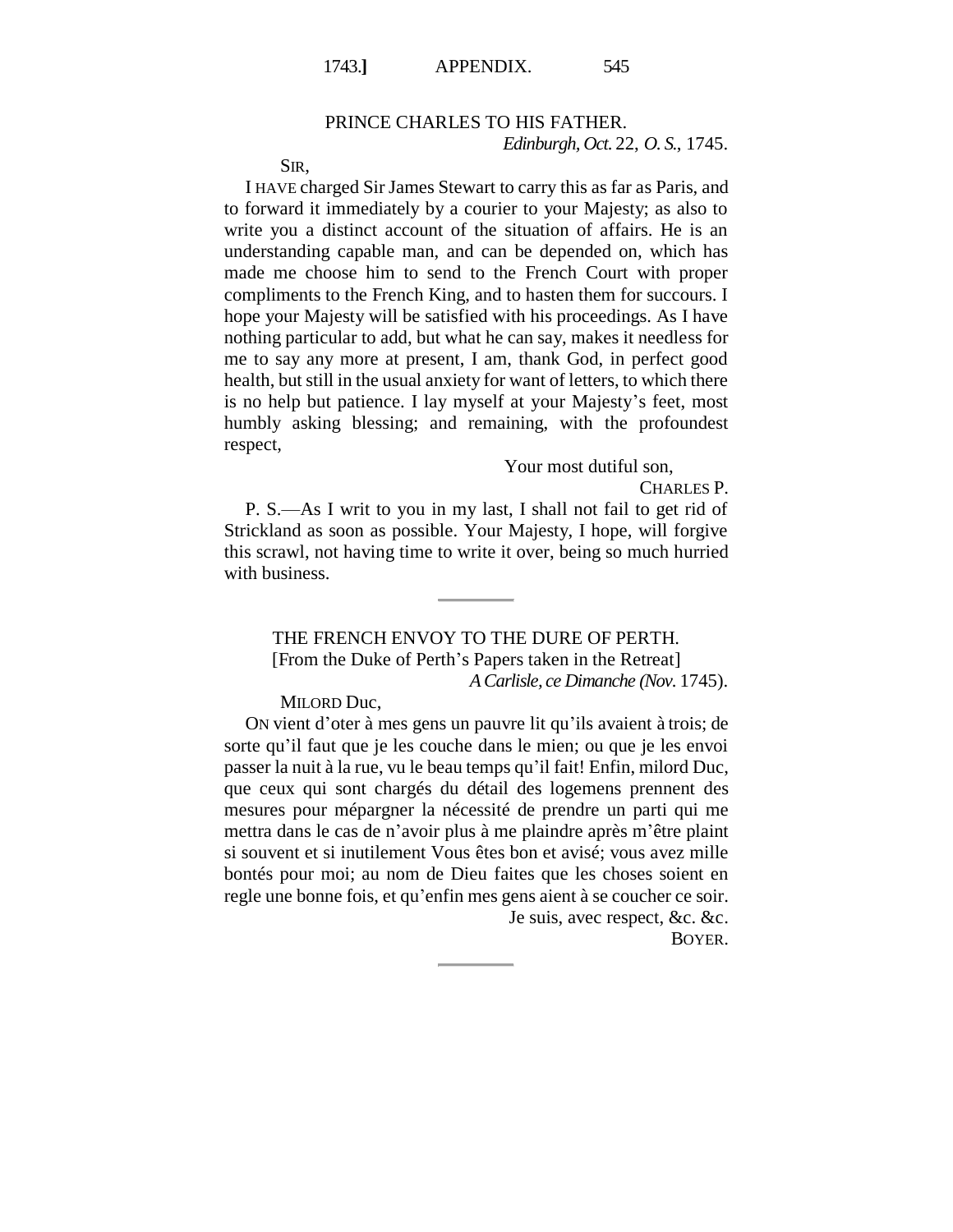#### 546 APPENDIX [1745.]

# PROCLAMATION, TO THE INHABITANTS OF MANCHESTER. [See Chambers's History, vol. i. p. 271.]

*Manchester, Nov.* 30, 1745.

HIS Royal Highness being informed that several bridges had been pulled down in this county, he has given orders to repair them forthwith, particularly that at Crossford, which is to be done this night by his own troops, though his Royal Highness does not propose to make use of it for his own army, but believes it will be of service to the country; and if any forces that were with General Wade be coming this road, they may have the benefit of it!

C. P. R.

PRINCE CHARLES TO ONE OF HIS OFFICERS. JE vous ordonne d'exécuter mes ordres ou de ne plus retourner.

#### THE PRETENDER TO PRINCE CHARLES.

*Albano, June* 6,1746,

GOD knows where or when this will find you, my dearest Carluccio, but still I cannot but write to you in the great anxiety and pain I am in for you, from what the public news mentions from Scotland. I know nothing else; and I doubt not but those accounts are exaggerated, considering from whence they come. But still it is but too plain to see that affairs with you don't go as I could wish. I am, though, still in hopes you may be able to keep your ground in Scotland till you can have assistance from France: but if you really cannot maintain yourself in Scotland, do not, for God's sake, drive things too far; but think of your own safety, on which so much depends. Though your enterprise should miscarry, the honour you have gained by it will always stick by you; it will make you be respected, and considered abroad, and will, I think I may answer for it, always engage the French to protect and assist you, and to renew in time another project in your favour; so that you should really have no temptation to pursue rash or desperate measures at this time, for should you do so, it would be the ruin of all, and even a drawback from the honour you have already gained. In fine, my dear child, never separate prudence and courage. Providence has wonderfully assisted you hitherto, and will not abandon you for the time to come. This I firmly hope, while I shall not cease to beseech God to bless and direct you. Adieu, my dearest child, I tenderly embrace you, and am all yours. Once more, God bless you, and protect you.

JAMES R.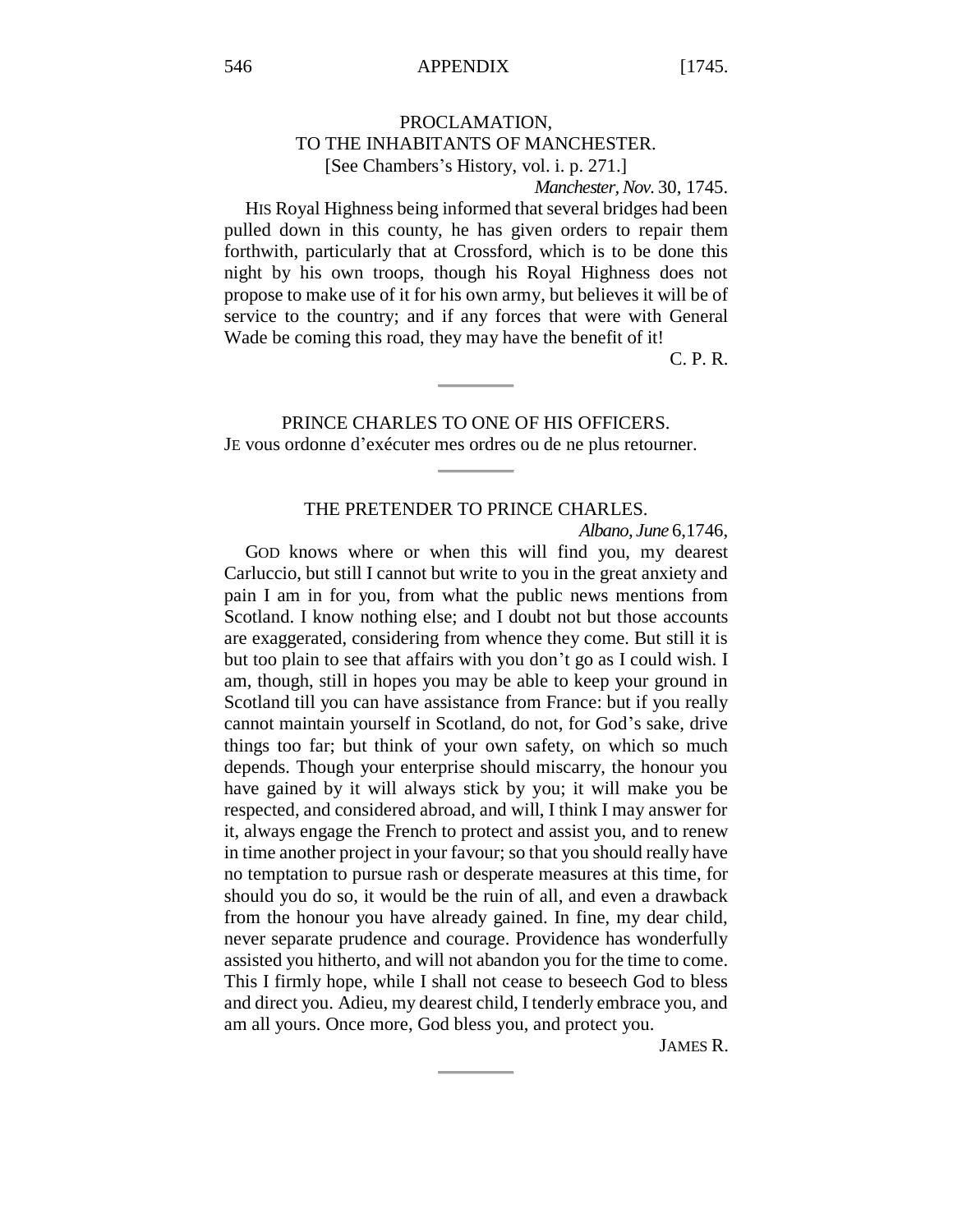# "A JOURNAL OF THE PRINCE'S TRANSACTIONS SINCE THE BATTLE OF CULLODEN TO THIS DAY, AS TAKEN FROM HIS OWN MOUTH."

This narrative is short and summary. The following is an account of Charles's disguise and assistance from Flora Macdonald:—

THE Prince finding, as was proposed, that the best method was to disguise himself in woman's clothes, with a young lady that had a protection, he took his party to do so. The very night before he was to go off, landed General Campbell within a mile or two of him, which obliged the Prince to go a couple of miles southward to avoid the pressing danger, and wait the gloaming of the evening to get away; and for his comfort he had the men-of-war cruising before him, who luckily, towards night-fall, sailed off, which gave him the opportunity of making for Mungaster in Skye, Lady Margaret Macdonald's house. 12th July. The Prince left Mr. O'Neal at Benbecula, as also his own arms, as the young lady refused to go if he or any other should carry any; but he insisted he might safely carry his pistols under the petticoats, as in case of search all would be discovered: but he could not prevail.

In the way to Mungaster, before mid-day, as he was crossing a point, a guard of the MacLeods challenged the boat; but he not minding to answer, they fired on the boat.

As soon as he landed, the young lady went to Lady Margaret's, and the Prince, at some distance, to wait a friend; and that evening he walked eight miles to a gentleman's house, where he was to meet the young lady again; but being unused to petticoats, he held them, in walking, up so high that some common people remarked an awkwardness in wearing them, which being told, he was obliged to change his habit again next day; and went, being advised that Rasay was the best place to go to. He walked that evening eight miles, it pouring rain all the while, to get to the shore at —: there, being in men's clothes, he parted with the young lady, and embarked in a little boat for Rasay; being told the enemy was still on the main land.

#### (*Another Extract*)

July 19. The Prince arrived at the main land in Glengary Morar, or North Morar, at the point of Loch Nevis, and having waited there three days to have intelligence, but to no effect, he resolved the eleventh day to try what intelligence he could get, and to cross a Loch within a mile of Scotus-house—(Nota Bene: all that time that he waited, he was exposed to wind and weather, and was excessively straightened for any kind of provision—) which he executed; and just as he crossed a little point entering the Loch, he stumbles on a boat of the enemy's, which was hidden in the Loch, when those who were ashore ran to their boats, which startled them a little; but the Prince, having along with him Mackinnon (and three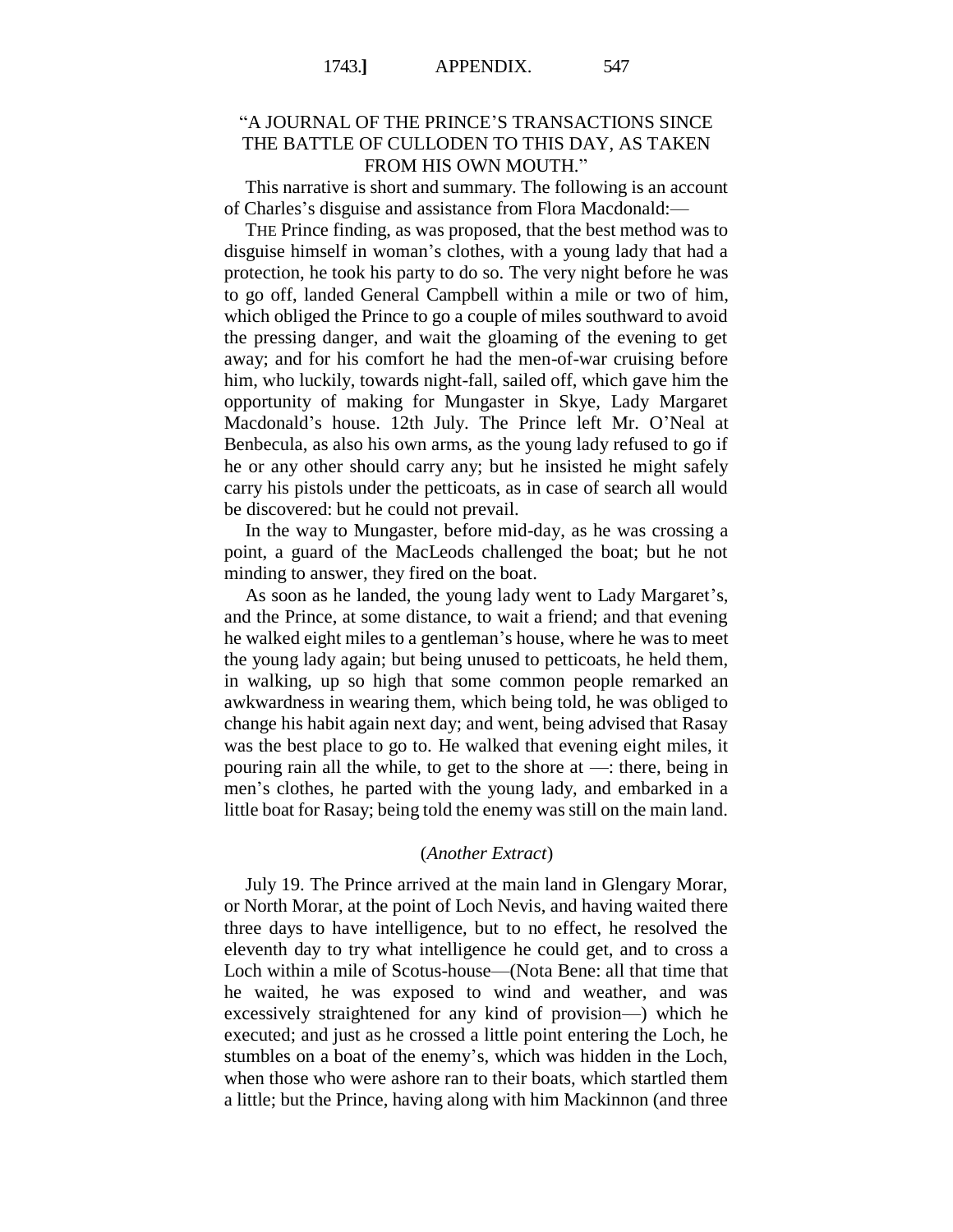Camerons) consulted with him what best to do; and he saying, that there was no possibility to avoid them, the best method was to put on a bold face, and make up to them, which accordingly was done—and proved to effect; for, as luck would have it, they happened to be only five, and so only questioned them, and let them go on; but, upon reflection, after we had passed them and gone down the Loch, fearing that more of them might have been at hand, and joining the others, might come up to them, he thought proper to stop and to climb up to the top of a very high hill, the south side of the Loch—which he did very quickly; but, being there, he observed the boat steering off to that part of Skye, called Slate, which made him go down to the place whence he had gone; and afterwards went to Morar. But his house being in his way to Borrodale—which was no small fatigue, being obliged to march the whole night—he met there with Angus of Borrodale; and skulked with him in a cave near the side of Lochnonona, for eight or ten days.

### PRINCE CHARLES TO HIS BROTHER.

*Morlaix, October* 10, *N. S.* 1746.

#### DEAR BROTHER,

As I am certain of your great concern for me, I cannot express the joy I have, on your account, of my safe arrival in this country. I send here enclosed two lines to my master,<sup>6</sup> just to show him I am alive and safe, being fatigued not a little, as you may imagine. It is my opinion you should write immediately to the French King, giving him notice of my safe arrival, and at the same time excusing my not writing to him myself immediately, being so much fatigued, and hoping soon to have the pleasure of seeing him. I leave to your prudence the wording of this letter, and would be glad no time should be lost in writing and despatching it, as also that you should consult nobody without exception upon it, but Sir John Graham and Sir Thomas (Sheridan), the reasons of which I will tell you on meeting. It is an absolute necessity I must see the French King as soon as possible, for to bring things to a right head. Warren, the bearer, will instruct you of the way I would wish you should meet me at Paris. I embrace you with all my heart, and remain

Your most loving brother,

CHARLES P.

# PRINCE HENRY TO HIS FATHER.

*Clichy, October* 17, 1746.

THE very morning after I writ you my last, I had the happiness of meeting with my dearest brother. He did not know me at first sight, but I am sure I knew him very well, for he is not in the least altered

 $\overline{a}$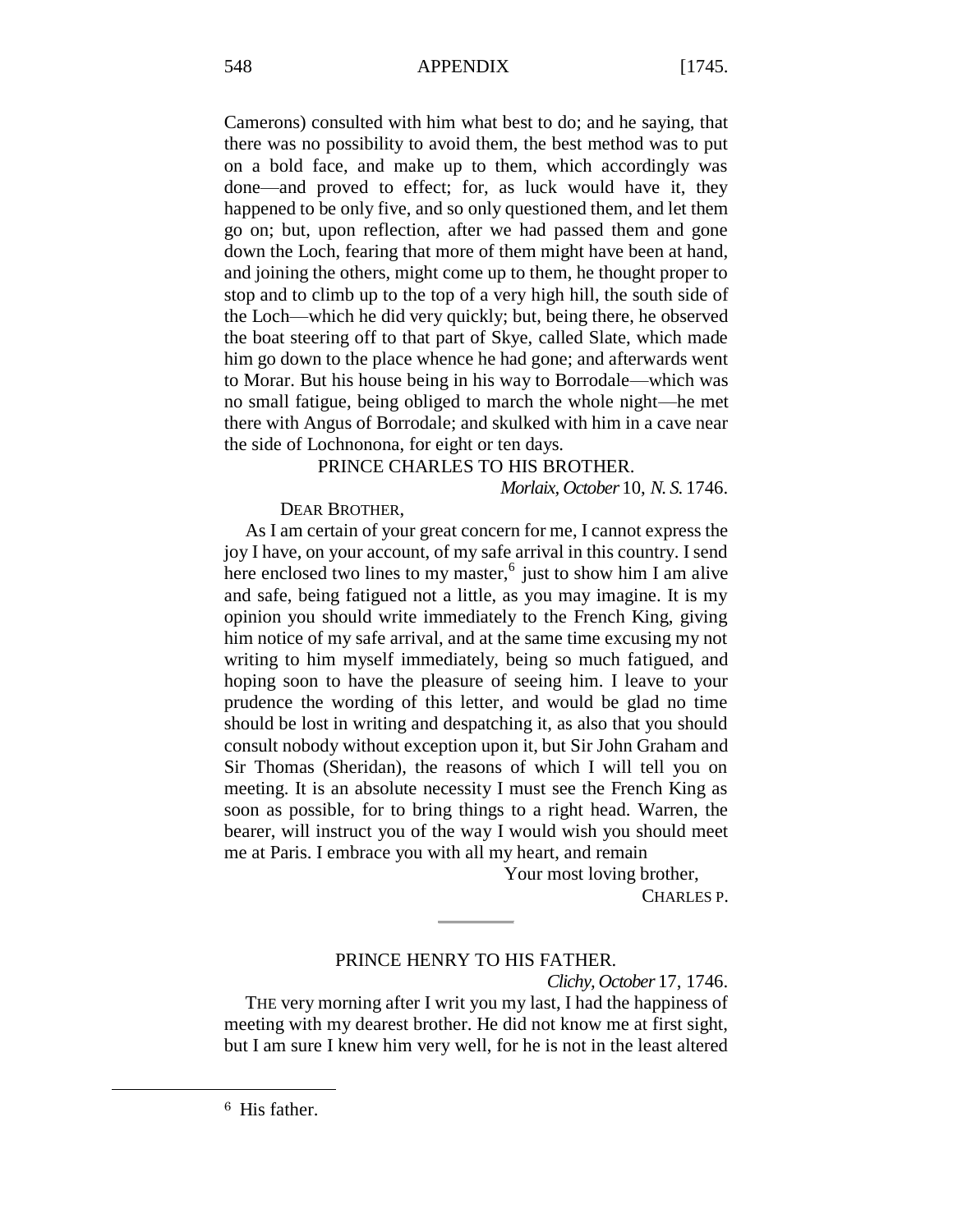since I saw him, except grown somewhat broader and fatter, which is incomprehensible after all the fatigues he has endured. Your Majesty may conceive better than I can express in writing the tenderness of our first meeting. Those that were present said they never saw the like in their lives; and, indeed, I defy the whole world to show another brother so kind and loving as he is to me. For my part, I can safely say that all my endeavours tend to no other end but that of deserving so much goodness as he has for me. … The Prince sees and will scarce see any body but myself for a few days, that he may have a little time to rest before he is plagued by all the world, as to be sure he will, when once he sees company. I go every day to dine with him. Yesterday I brought him privately to see my house; and I perceive he has as much *goût* for the chase as ever he had. Most humbly asking your Majesty s blessing, I remain

Your most dutiful son,

HENRY.

# PRINCE CHARLES TO THE KING OF FRANCE.

*Fontainebleau, ce* 22 *Octobre,* 1746.

MONSIEUR MON FRERE ET COUSIN,

JE prends la liberté d'écrire à votre Majesté pour lui dire la raison que je ne parlais pas de mes affaires hier au soir; c'est parceque mon frère était présent, et qu'en même temps je voudrais éviter de lui donner aucune jalousie, comme je l'aime tendrement. Oserais-je supplier V.M., comme sa prudence est au nombre de ses grandes qualités, d'avoir la bonté la première fois qu'Elle voudrait que je lui parle d'affaires qu'Elle soit en particulier et de faire en sorte éviter cet inconvénient là.

> Je suis, &c. CHARLES P.

# MEMOIR TO THE KING OF FRANCE BY PRINCE CHARLES. *Le* 10 *Novembre,* 1745*.*

LA situation dans laquelle j'ai laissé l'Ecosse, à mon depart, mérite toute l'attention de votre Majesté; ce royaume est à la veille de se voir anéantir, et le gouvernement d'Angleterre est résolu de confondre les sujets qui lui sont restés fidèles, avec ceux qui ont pris les armes pour moi; d'où il est aisé de conclure que le mécontentement de cette nation est général, et que j'y trouverais aujourd'hui trois partisans pour un que j ' y ai trouvé en debarquant.

Ce serait tromper votre Majesté que de la flatter que je pourrais encore soulever 1'Ecosse, si le Parlement a le temps cet hiver d'y mettre les lois pénales en exécution. Votre Majesté devrait alors renoncer pour jamais au secours d'une revolution dans ce pays là*,* et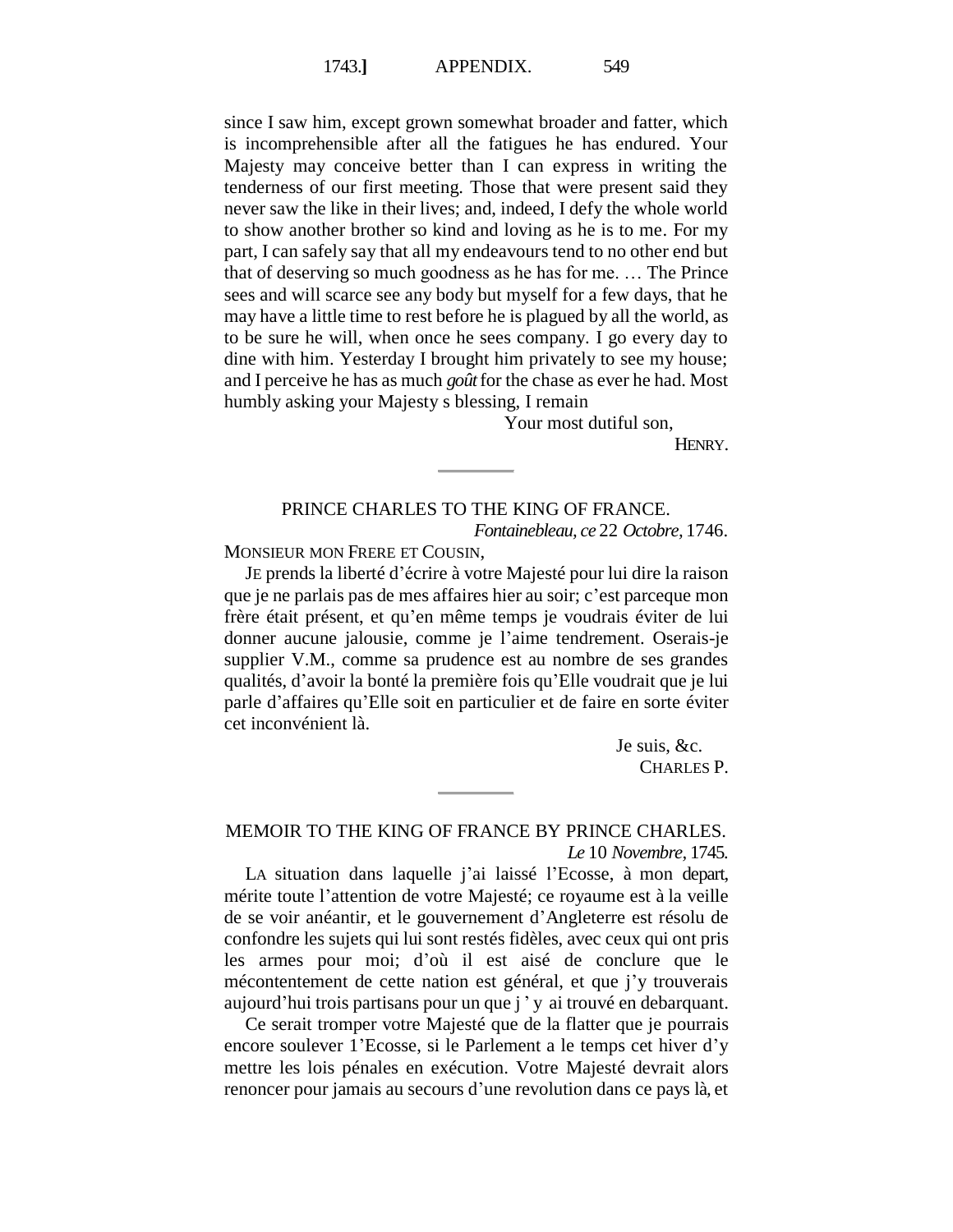moi je n'aurais de ressource que dans les cœurs des sujets de mon père, quand il plaira à la Providence de les rappeller.

Le nombre de sujets aguerris ne m'a jamais manqué en Ecosse. J'ai manqué tout à la fois, d'argent, de vivres, et d'une poignée de troupes régulières. Avec un seul de ces trois secours je serais encore aujourd hui maître de 1'Ecosse, et vraisemblablement de toute l'Angleterre.

Avec trois mille hommes de troupes régulières j'aurais pénétré en Angleterre immédiatement après avoir défait le sieur Cope; et rien ne s'opposait alors à mon arrivée à Londres, puisque l'Electeur était absent, et que les troupes Anglaises n'avaient pas encore repassé.

Avec des vivres, j'aurais été en état de poursuivre le Général Hawley apres la bataille de Falkirk, et de détruire toute son armée, qui était la fleur des troupes Anglaises.

Si j'eusse reçu plutôt la moitié seulement de l'argent que votre Majesté ma envoyé, j'aurais combattu le Duc de Cumberland avec un nombre égal, et je l'aurais sûrement battu, puisque avec quatre mille hommes contre douze, j'ai longtemps fait pencher la victoire, et que douze cent hornmes de troupes réglées l'auraient décidée en ma faveur, au vu et au su de toute mon armée. Ces contretemps peuvent encore se réparer si votre Majesté veut me confier un corps de dix-huit ou viugt mille hommes. C'est dans son sein seul que je déposerai l'usage que j en veux faire: je l'emploierai utilement pour ses intérêts et pour les miens. Ces intérêts sont inséparables, et doivent être regardés comme cels par tous ceux qui ont l'honneur d'approcher de votre Majesté, et qui ont sa gloire et lavautage de son royaume à cœur.

CHARLES P.R.

# PRINCE CHARLES TO HIS FATHER.

*Paris*, *December* 19, 1746.

SIR,

 $\overline{a}$ 

I HAVE received yours of the 28th, and have read it with tears in my eyes, not so much for the loss of my old acquaintance, $\frac{7}{1}$  as for the so many expressions of your Majesty's goodness to me, which I shall always be at pains to deserve, by doing what I can to serve and obey you. It is my duty to say and represent to your Majesty what I in my conscience think, as to some people; after which it is for you to judge, and I to obey what commands you think fit to give me. I cannot, without a new cipher (as I took the liberty already to say), put your Majesty into the light of several things, which, when I shall be able to do, I flatter myself you will approve of my proceedings; which I am very sensible at present must appear odd to you. It is my

<sup>7</sup> Sir Thomas Sheridan, who died shortly after his arrival at Rome.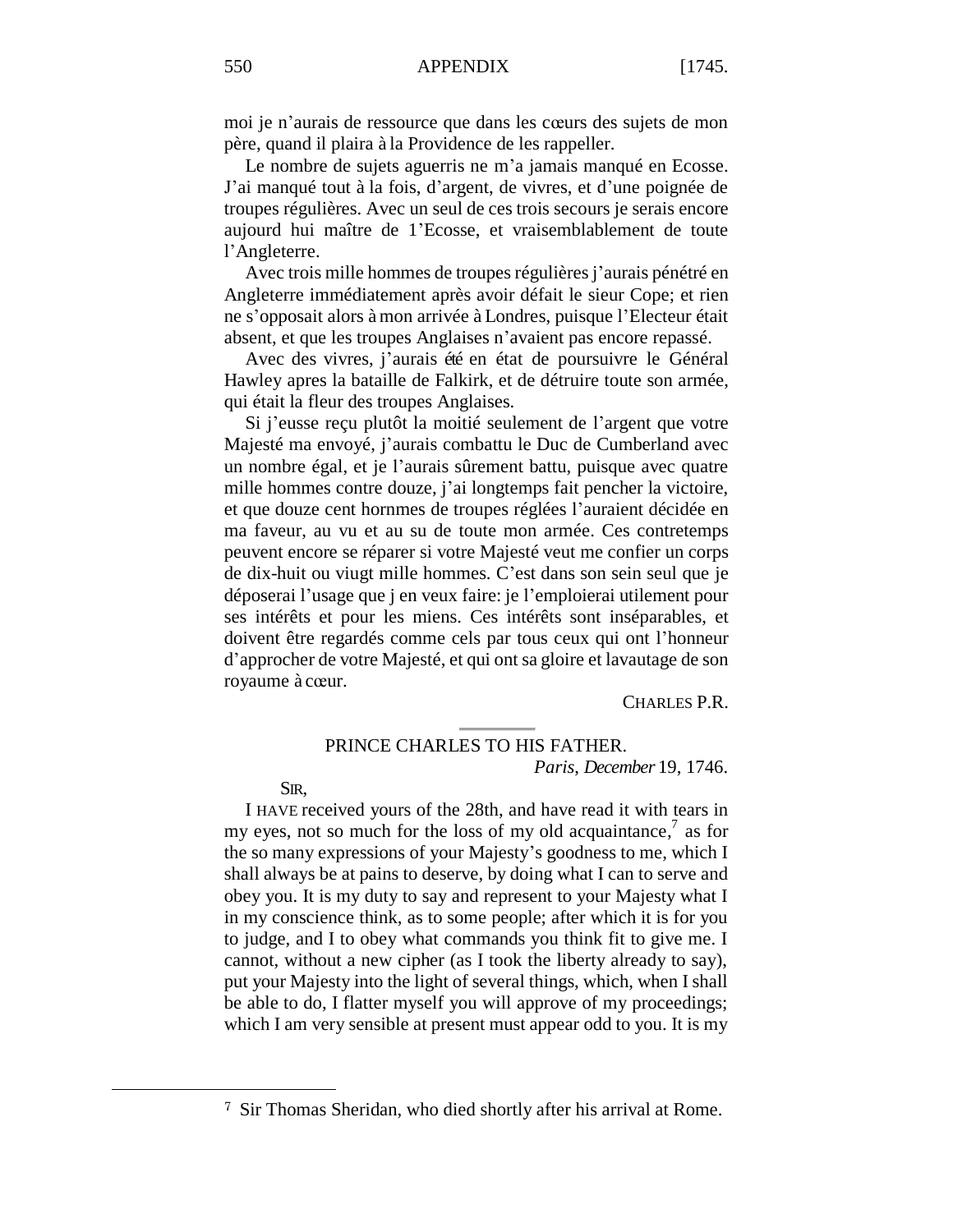humble opinion it would be very wrong in me to disgrace G. K., $8$ unless your Majesty positively ordered me to do it. I must do him the justice to assure you I was surprised to find your Majesty have a bad opinion of him; and hitherto I have had no reason to be dissatisfied with him, for this was the first I heard of his honesty and probity to be in question. I shall take the liberty to represent, that if what he has been accused of to you, be wrote from hence, there is all reason to believe, *id est,* in my weak way of thinking, that such that have writ so to you mistake, because of my never having heard any body accuse him to me here of such things, and my having declared that my ears were open to every body, so as to be the better able to judge the characters of people. As Sir Thomas is dead and gone, it is useless to be troubling your Majesty for to justify him, but shall let it alone at present, until you to do it order me. I must own I am now entirely convinced F.  $S^9$  was an ill man, by a circumstance your Majesty mentions to me of him. I have never shown to any body your Majesty's letters, but to the Duke, as I ought to have mentioned before; and for this last I have not shown it to him, as also not this answer. I do nothing without consulting my dear brother; and when I happen to do contrary to his opinion, it is entirely of my own head, and not by any body's else advice, for I can assure your Majesty I myself trust nobody more than I do him, as, with reason, I tell him every thing I can: but I am afraid some people have given him a bad opinion of me, for I suppose I must own he does not open his heart to me. I shall always love him, and be united with him. Whatever he does to me, I will always tell him face to face what I think for his good, let him take it well or ill. I know him to be a little lively, not much loving to be contradicted; but I also know and am sensible of his love and tenderness for me in particular beyond expression, and of his good heart in general. Your Majesty cannot imagine what trouble I am at about trifles, which I cannot avoid without neglecting my duty—which I hope will never be the case. I am in hopes I shall be able soon to send to your Majesty a person of trust—and it would be of consequence nobody should know of it; so that he should carry my dispatches, and I receive your orders without its being known he carried them. In the meantime I can say no more; and so remain, with all respect, asking blessing, your must dutiful son,

CHARLES P. R.

P. S.—I hope your Majesty will excuse the freedom with which I write this letter, as also the liberty I take to assure you that whatever

 $\overline{a}$ 

<sup>8</sup> George Kelly.

<sup>9</sup> Francis Strickland.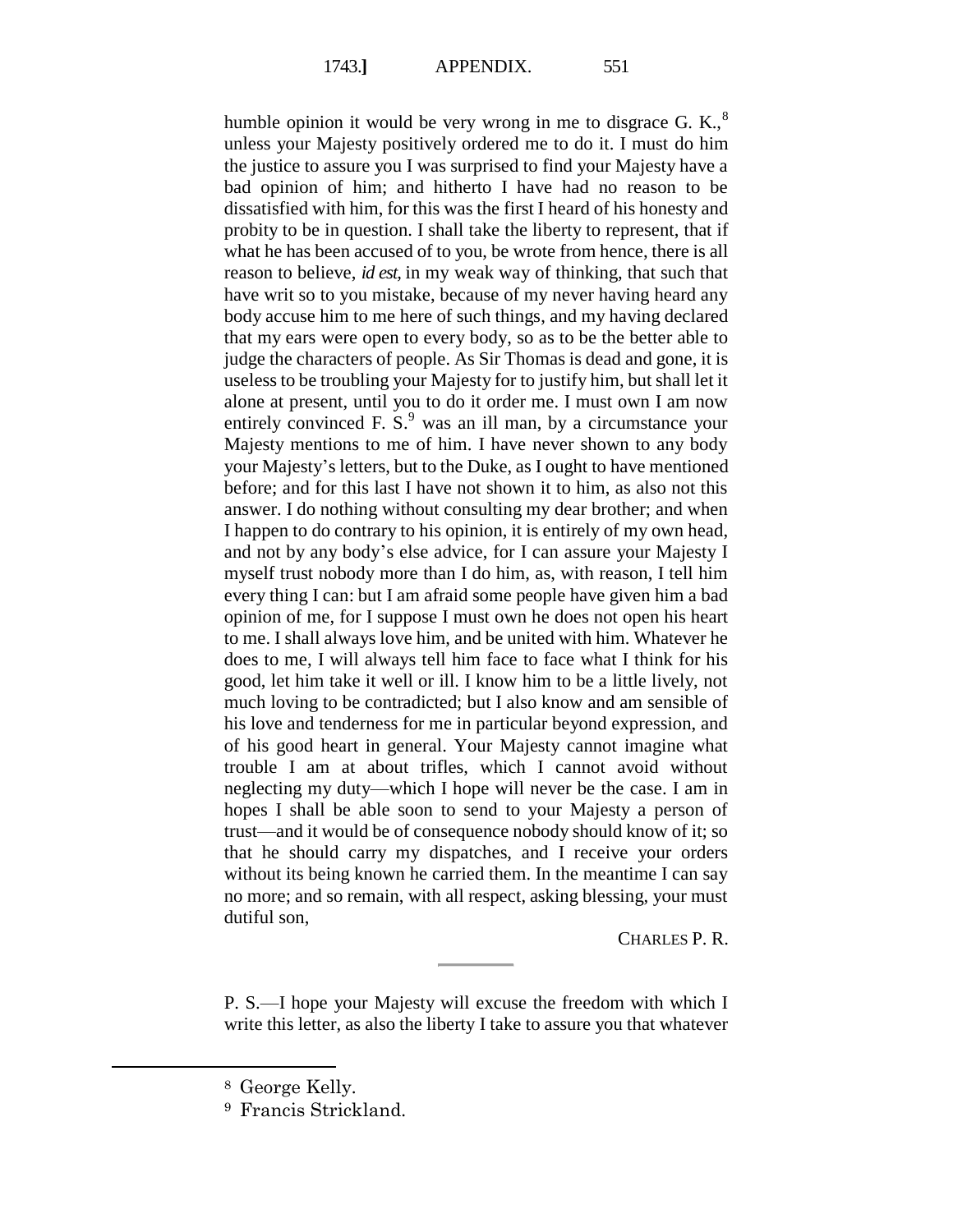I say to you will never proceed from partiality or pique, but plainly what I think. I suppose O'Brien has already given an account to you of what pains I am at, and what has been done concerning the poor Scotch. I told Marquis D'Argenson t'other day how sensible I was at the King's goodness for what he has done for them, and that I would go, if necessary, upon my knees for them, but that I would never ask any thing for myself; for I came only in this country to do what I could for my poor country, and not for myself. The said Marquis answered, that it was his Christian Majesty's intention to give to as many as came over, and that I should only give a list, and it would be continued; and I upon that most earnestly thanked his Most Christian Majesty, when I had the pleasure of seeing him t'other day, and must do him the justice in saying, he was extremely civil to us, as also all his family. O'Sullivan showed me the letter your Majesty did him the honour to write to him. I cannot let slip this occasion to do him justice by saying I really think he deserves your Majesty's favour. Townly is not the discreetest man upon earth. He was making a rout, that he, being the only Englishman, was neglected, when all the rest got something or another. I was plagued with him several times on that strain. At last I stopped his mouth, having the good luck to get for him the Croix de St. Louis. I suppose you have been already informed of it. I do not mention so many trifles of that kind, supposing others supply for me in that I am in hopes poor Cardinal Acquaviva will escape this bout, for I believe him to be a good friend of ours.

# PRINCE CHARLES TO HIS FATHER. *(Extract.)*

*Paris, January* 16, 1747.

IN reality I do not doubt of the honesty of those about me, though they may not have all the capacity in the world. I find it now-a-days so rare to find an honest man, that any that has given me proofs of being so, (unless your Majesty orders me, or I find I am deceived by any of them on any the least trifle,) I would part with them with a sore heart Notwithstanding I offered to my dear brother, that any one, or all about me, that he had a disgust for, I would dismiss, to make him easy; to which he assured, me he had no dislike for any body, and did not want any such thing. He does not open his heart to me, and yet I perceive he is grieved, which must proceed from malicious people putting things in his head, and preventing him against me. Notwithstanding I am persuaded he loves me tenderly, which is the occasion of my grief. God Almighty grant us better days. I lay myself at your Majesty's feet, most humbly asking blessing.

Your most dutiful son,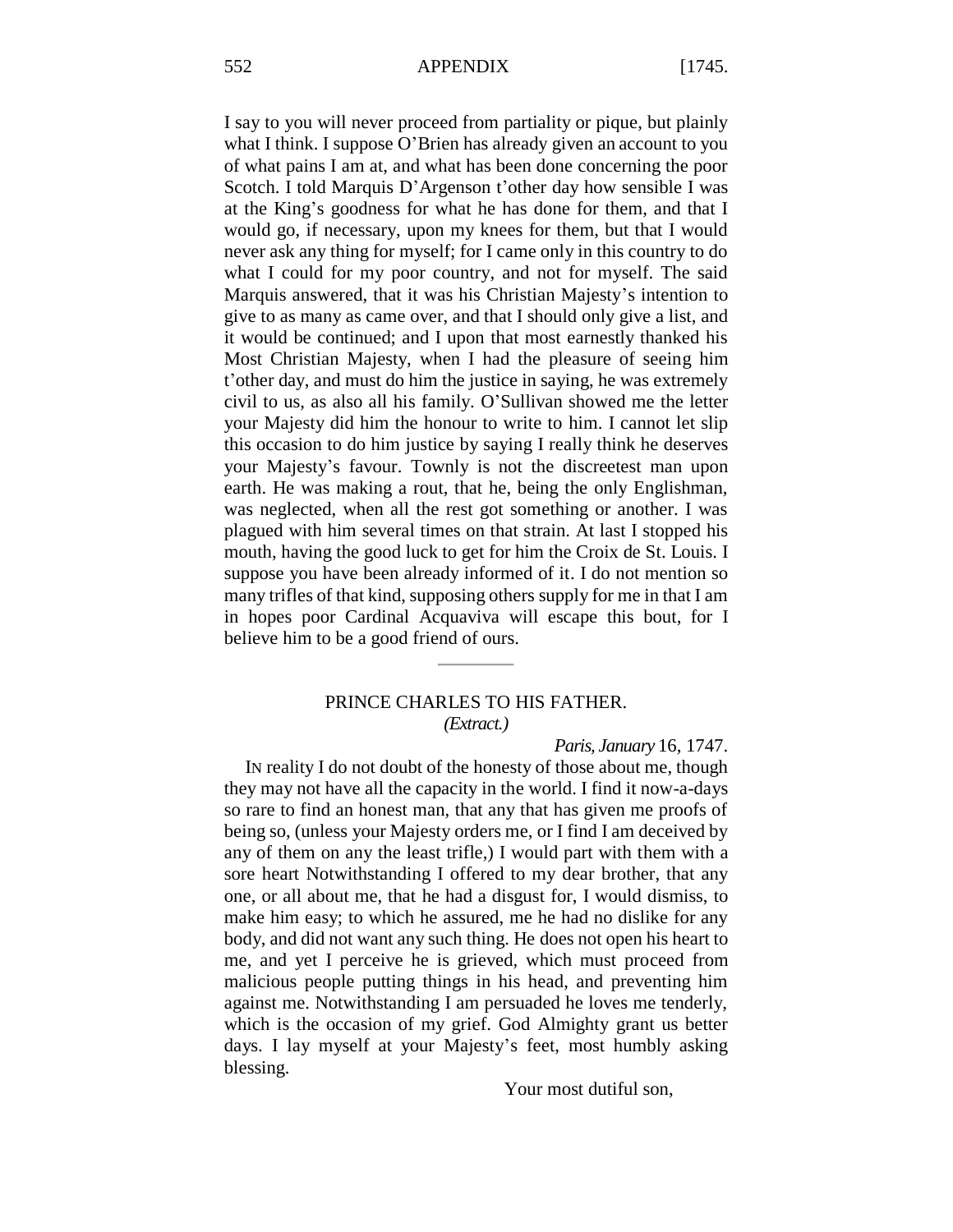CHARLES P.

# PRINCE CHARLES TO HIS BROTHER. *(Extract.)*

*Avignon, February* 9, 1747.

I MUST now tell you, dear brother, that even in Scotland I formed a project of going myself to the Court of Spain. I left Paris with that intention, which I am resolved to pursue, and would not ask leave for fear of being refused; and propose to go and return, if necessary, with all the privacy imaginable. I shall despatch O'Sullivan to inform the King of it, and of every step I have taken since my coming to France.

I now send to entreat you, by all the ties of brotherly affection, not to think of starting from Paris,

# PRINCE CHARLES TO HIS FATHER.

*(Extract.)*

*Guadalaxara, March* 12, 1747.

SIR,

I BELIEVE your Majesty will be as much surprised as I am to find that no sooner arrived, I was hurried away without so much as allowing me time to rest. I thought there were not such fools as the French Court, but I find it here far beyond it. Your Majesty must forgive me if I speak here a little out of humour, for an angel would take the spleen on this occasion. Notwithstanding you will find I behaved towards them with all the respect and civility imaginable, doing, *à la lettre*, whatever they required of me, to give them not the least reason of complaining of me, and by that putting them entirely *dans leur tort.* I shall now begin my narration of all that is passed since my arrival in this country.

For to arrive with the greater secrecy and diligence, so that this court should not hear of me until I let them know it, I took post at Perpignan, with Vaughan and Cameron, the rest not being able to ride, and not to be so many together. I arrived at Barcelona, and finding that, by the indiscretion of some of our own people (which the town happened then to be full of) it was immediately spread I was there; this hindered me to wait here for the rest of my people coming up, as I intended, and made me take the resolution to leave even those that had come there with me, for the greater blind and expedition, and to take along with me one Colonel Nagle, who had been with the Duke of Ormond.

I arrived at Madrid the 2d inst, and addressed myself immediately to Geraldine, Sir Charles Wogan being at his government; and it happened better so, for I find they are not well together, and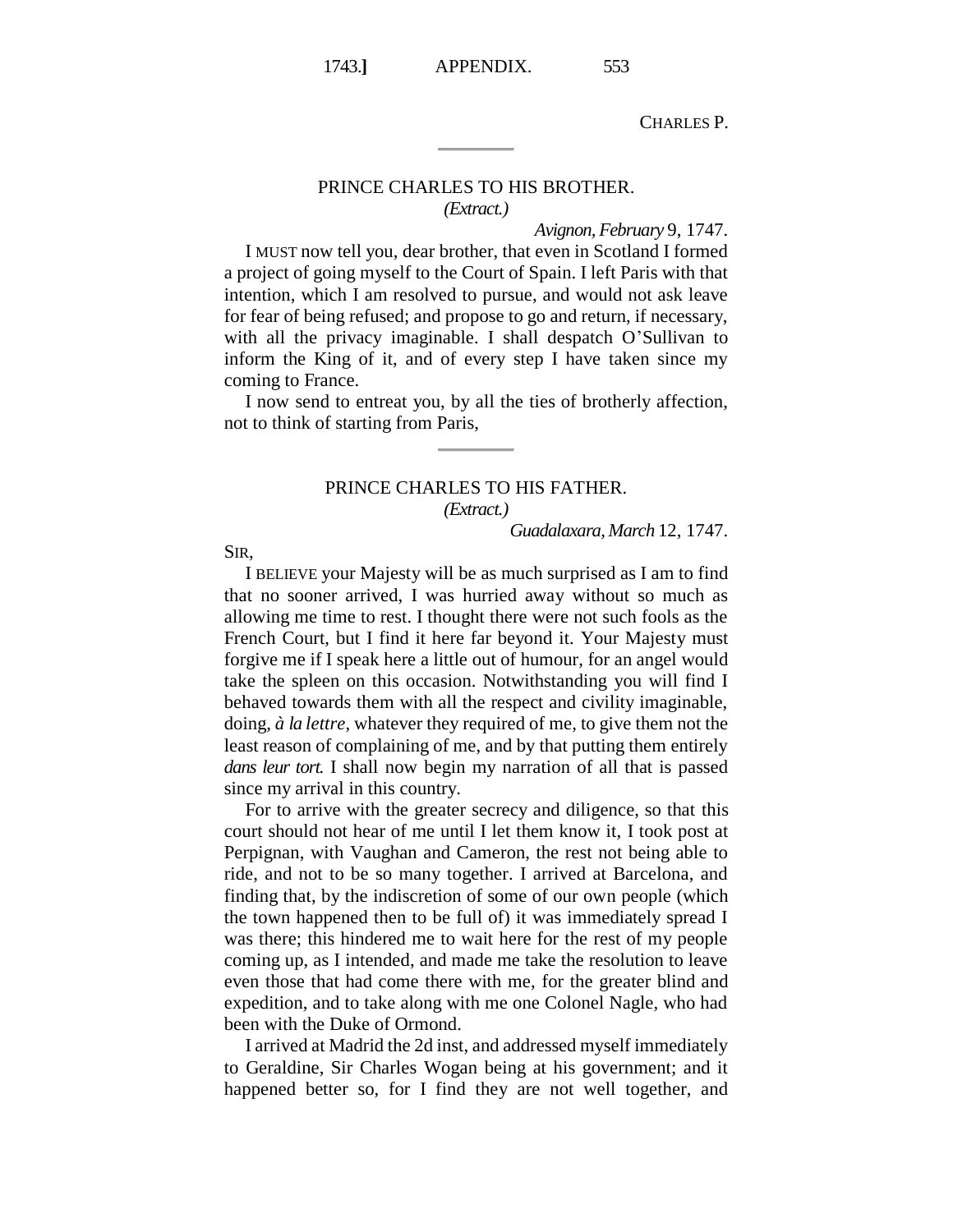554 APPENDIX [1745.

Geraldine is all in all with the ministers. I gave him immediately a letter for Caravajal, which inclosed one for the King, of which I send here copy; this was the channel he advised me to go by. Upon that I got an appointmen with the said minister; and he carried me to him in his coach, with a great many ridiculous precautions, for I find all here like the pheasants, that it is enough to hide their heads to cover the rest of the body, as they think. After I made Caravajal many compliments, I asked him that I supposed he had delivered my letter to the King, and had received his orders what I should do? To which he said he had not, telling me it was better he should not give it, and that I should go back immediately; that he was very sorry the situation of affairs was such, that be advised me to do so. This he endeavoured to persuade me to by several nonsensical reasons. I answered them all, so that he had nothing in the world to say, but that he would deliver my letter. I told him that my sudden resolution of coming here was upon one of my friends coming just before I parted from Paris to me, from the rest, assuring me that they were ready as much as ever, if they had the assistance necessary, to allow them time to come to a head; at the same time expressing what a conceit that nation had for the Spaniards' good inclinations, and how popular it would be for me to take a jaunt in that country, out of gratitude for all they had endeavoured to do for us; that I could be back at any event for any expedition of effect, for that, with reason, none could be undertook till the month of April or May. I added to that my personal inclinations, which bit with theirs. I parted, after all compliments were over, and was never in the world more surprised than when Caravajal himself came at the door of the *auberge* I was lodged in, at eleven at night and a half, to tell me that the King wanted to see me immediately. I went instantly, and saw the King and Queen together, who made me a great many civilities, but, at the same time, desiring me to go back as soon as possible; that, unluckily, circumstances of affairs required so at present; that nothing in the world they desired more than to have the occasion of showing me proofs of their friendship and regard. One finds in old histories, that the greatest proofs of showing such things are to help people in distress; but this, I find, is not now *à la mode,* according to the French fashion. I asked the King leave, in the first place, to see the Queen Dowager, and the rest of the Royal Family, to which he answered, there was no need to do it. Upon my repeating again how mortifying it would be for me, at least, not to make my respects to the old Queen, to thank her for her goodness towards us, he said I might speak of that to Caravajal. I found by that he had got his lesson, and was a weak man, just put in motion like a clock-work. At last, after many respectful compliments, and that the chief motive of my coming was to thank his Majesty for all the services his Royal Family had done for ours, at the same time to desire the continuation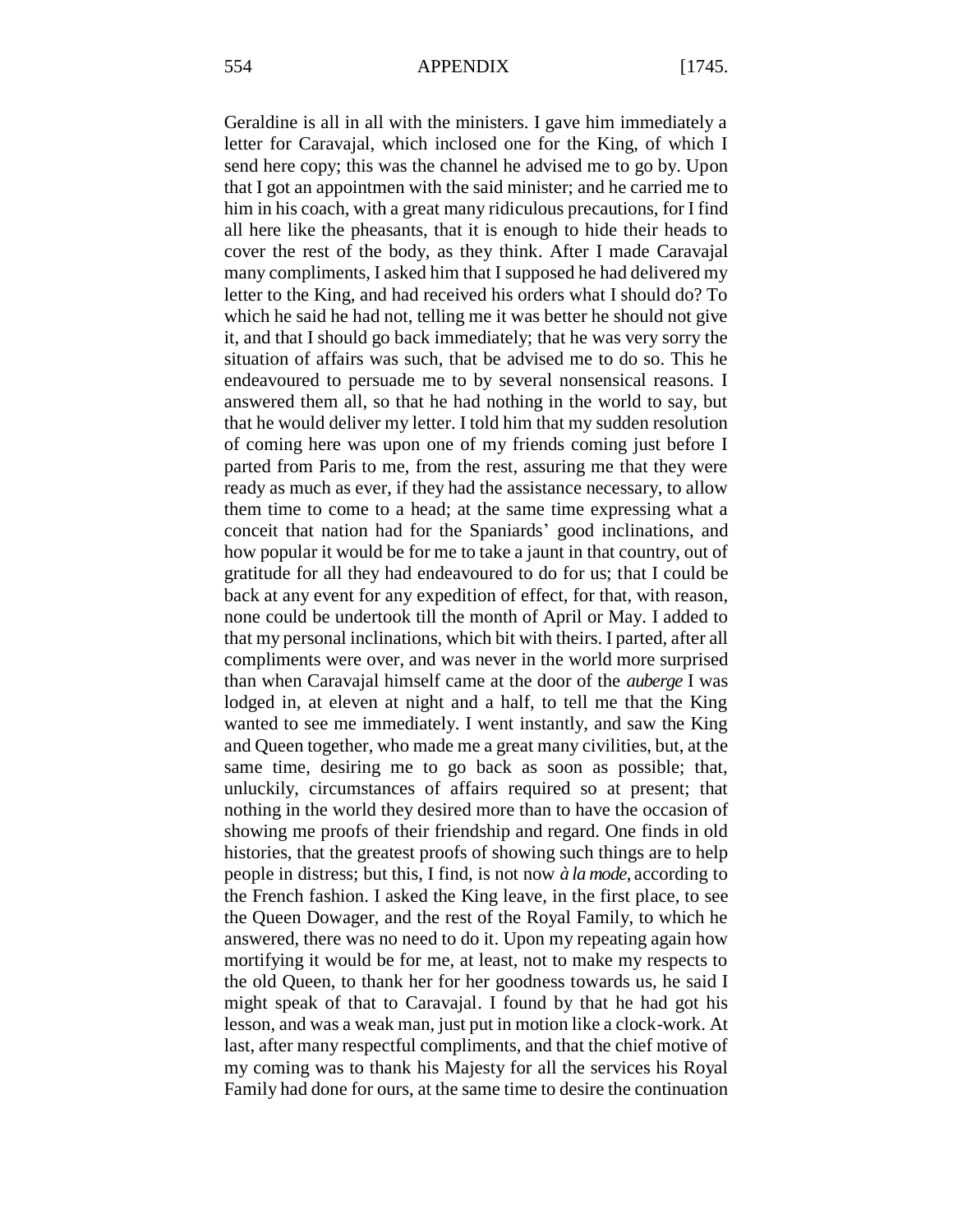of them; (to which he said, if occasion offered, he would even do more;) after that, I asked him, for not to trouble him longer, which was the minister he would have me speak to of my affairs, and of what I wanted? to which he said, that he had an entire confidence in Caravajal, and that to him alone I might speak as to himself. I spoke then, that Caravajal might hear, that there was nobody that could be more acceptable to me than him: says I, in laughing, he is half an Englishman, being called Lancaster. I parted; and who does I make out at the door but Farinelli;<sup>10</sup> who took me by the hand with effrontery. I first thought, as with reason, it was some Grandee, or Captain of the Guards, that had seen me in Italy, and was never so much surprised as when he named himself, saying that he had seen me formerly, which he was sure **I** could not remember.

From thence I went in the Minister's apartment, and staid some time with him; but I perceived immediately that he *baitid la campagne,* and concluded nothing to the purpose, but pressing me ardenily to go out of the town and away immediately. I told him, though I had made a long journey, notwithstanding, being young and strong, I would be ready to go away that very same night; but that, if he cared to assist me in the least, he must allow me a little time to explain and settle things with him, that if he pleased, I would be next day with him again. He agreed to that, but that absolutely it was necessary, to do a pleasure to the King, I should part the day after. I went to him as agreed upon, and brought a note of what I was to speak to him about, which, after explaining, I gave to him, a copy of which I enclose here, along with the answer he made before me, in writing, which seems to me not to say much. He pressed me again to part next day. I represented it was an impossibility, in a manner, for me to go before any of my people coming up. At last he agreed to send along with me Sir Thomas Geraldine, as far as Guadalaxara, where I might wait for my family.

We parted, loading one another with compliments.

l

### PRINCE CHARLES TO LORD CLANCARTT.

*Paris, March* 26, 1747.

I THOUGHT it proper to come back again in this country (but intend to keep myself absolutely in private), as the season is now favourable to make another attempt, and to bring these people here to reason if possible. On our side we must leave no stone unturned, and leave the rest to Providence. If you have anything to let me know of, you have only to write to me under cover to young Waters,

<sup>10</sup> The celebrated singer and *soprano.* According to M. de Brosses, the King of Spain had granted him letters-patent of nobility in the usual form "à lui et à toute sa postérité!" (L'Italie, vol. i. p. 251.)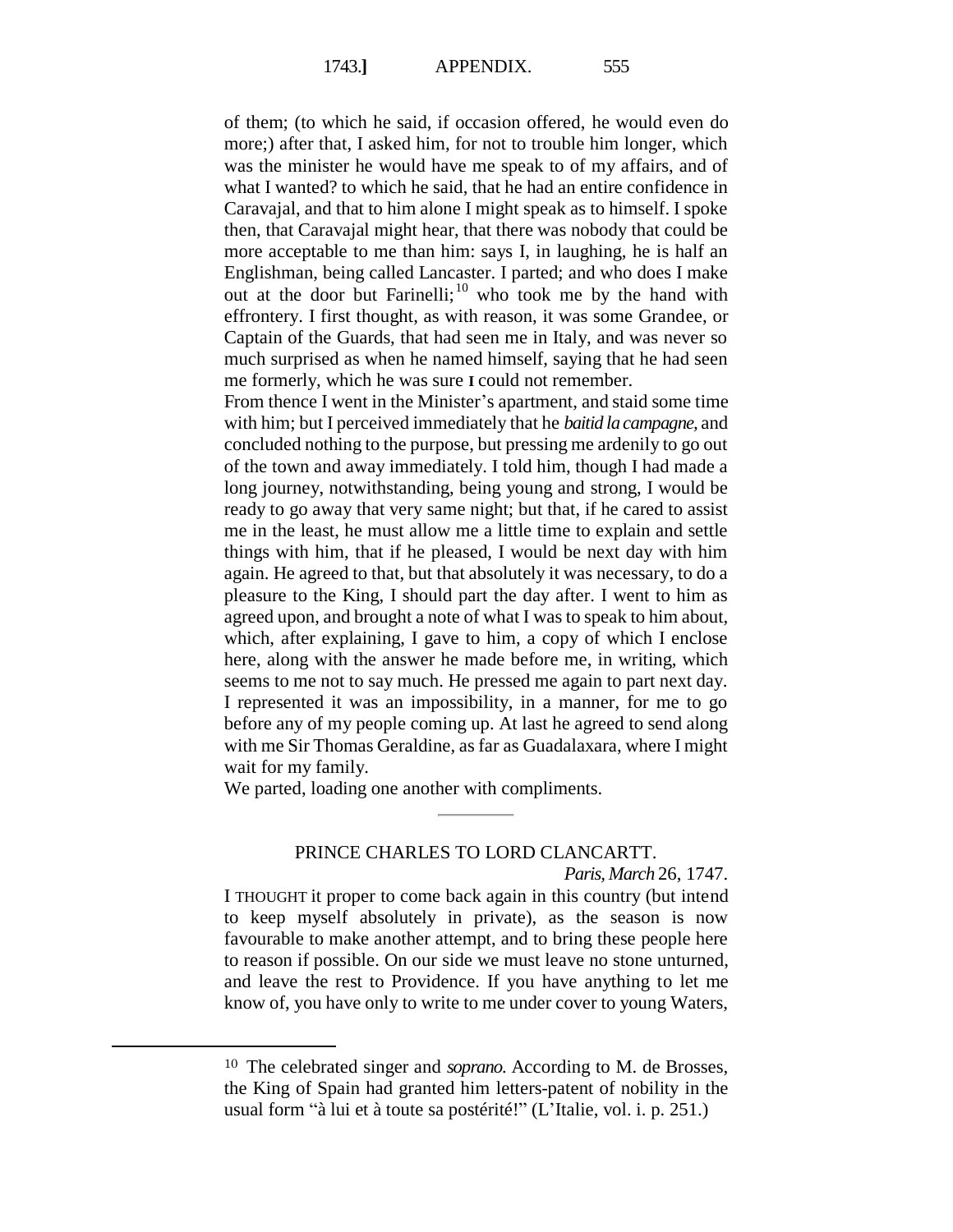who will always know where to find me. At present I have nothing more particular to add, so remain, assuring you anew of my constant regard and friendship.

CHARLES P. R

# S— TO MR. MURRAY (LORD DUNBAR). *Paris, April* 15, 1747.

My Lord,

AN Irish cordelier, called Kelly, who gives himself out for the Prince's confessor, has distributed in this town an infamous paper, entitled a Sonnet on the Death of a Caledonian Bear, and has been indiscreet enough to publish that his Majesty has been of late troubled with vapours, which have affected his judgment, and that your Lordship governs him despotically; in fine, he has said that the King is a fool and that you are a knave. As he is known to have access to his Royal Highness, his discourse has produced very bad effects; people imagine that the Prince contemns his father. I am persuaded he does not deserve that censure. It were to be wished, however, that his Royal Highness would forbid that friar his apartment, because he passes for a notorious drunkard. The opinion prevails here that the cordeliers in general are great drinkers, yet even among them this Kelly is infamous for his excesses; in fine, the wine of the Prince's table is termed friar Kelly's wine; and the same person who governs bis conscience is said to regulate his diversions, and his Royal Highness's character in point of sobriety has been a little blemished on this friar's account.

I am your Lordship's, &c.

#### THE PRETENDER TO PRINCE CHARLES.

*Albano,June* 13, 1747.

I KNOW not whether you will be surprised, my dearest Carluccio, when I tell you that your brother will be made a Cardinal the first day of next month. Naturally speaking, you should have been consulted about a resolution of that kind before it had been executed; but, as the Duke and I were unalterably determined on the matter, and that we foresaw you might probably not approve of it, we thought it would be showing you more regard, and that it would be even more agreeable to you, that the thing should be done before your answer could come here, and to have it in your power to say, it was done without your knowledge and approbation. It is very true I did not expect to see the Duke here so soon, and that his tenderness and affection for me prompted him to undertake that journey; but after I had seen him, I soon found that his chief motive for it was to discourse with me fully and freely on the vocation be had long had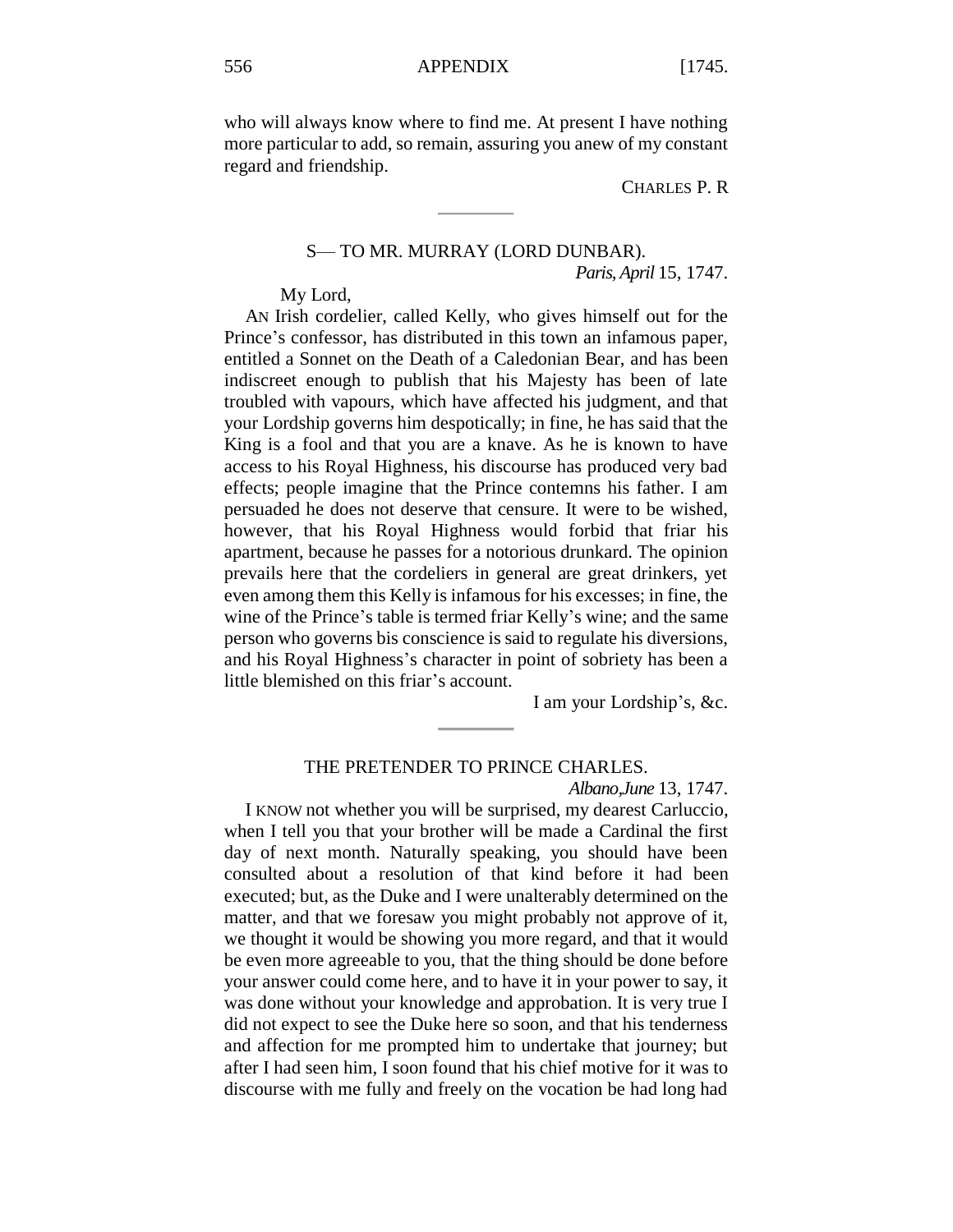to embrace an ecclesiastical state, and which he had so long concealed from me and kept to himself, with a view, no doubt, of having it in his power of being of some use to you in the late conjunctures. But the case is now altered; and, as I am fully convinced of the sincerity and solidity of his vocation, I should think it a resisting the will of God, and acting directly against my conscience, if I should pretend to constrain him in a matter which so nearly concerns him. The maxims I have bred you up in and have always followed, of not constraining others in matters of religion, did not a little help to determine me on the present occasion, since it would be a monstrous proposition that a King should be a father to his people and a tyrant to his children. After this, I will not conceal from you, my dearest Carluccio, that motives of conscience and equity have not alone determined me in this particular; and that, when I seriously consider all that has passed in relation to the Duke for some years by-gone, had he not had the vocation he has, I should have used my best endeavours, and all arguments, to have induced him to embrace that state. If Providence has made you the elder brother, he is as much my son as you, and my paternal care and affection are equally to be extended to you and him; so that I should have thought I had greatly failed in both towards him, had I not endeavoured by all means to secure to him, as much as in me lay, that tranquillity and happiness which I was sensible it was impossible for him to enjoy in any other state. You will understand all that I mean without my enlarging further on this last so disagreeable article; and you cannot, I am sure, complain that I deprive you of any service the Duke might have been to you, since you must be sensible that, all things considered, he would have been useless to you remaining in the world. But let us look forward, and not backward. The resolution is taken, and will be executed before your answer to this can come here. If you think proper to say you were ignorant of it, and do not approve it, I shall not take it amiss of you; but, for God's sake, let not a step, which naturally should secure peace and union amongst us for the rest of our days, become a subject of scandal and *éclat,* which would fall heavier upon you than upon us in our present situation, and which a filial and brotherly conduct in you will easily prevent. Your silence towards your brother, and what you writ to me about him since he left Paris, would do you little honour if they were known, and are mortifications your brother did not deserve, but which cannot alter his sentiments towards you. He now writes to you a few lines himself, but I forbid him entering into any particulars, since it would be giving himself and you an useless trouble after all I have said about him here.

You must be sensible that, on many occasions, I have had reason to complain of you, and that I have acted for this long while towards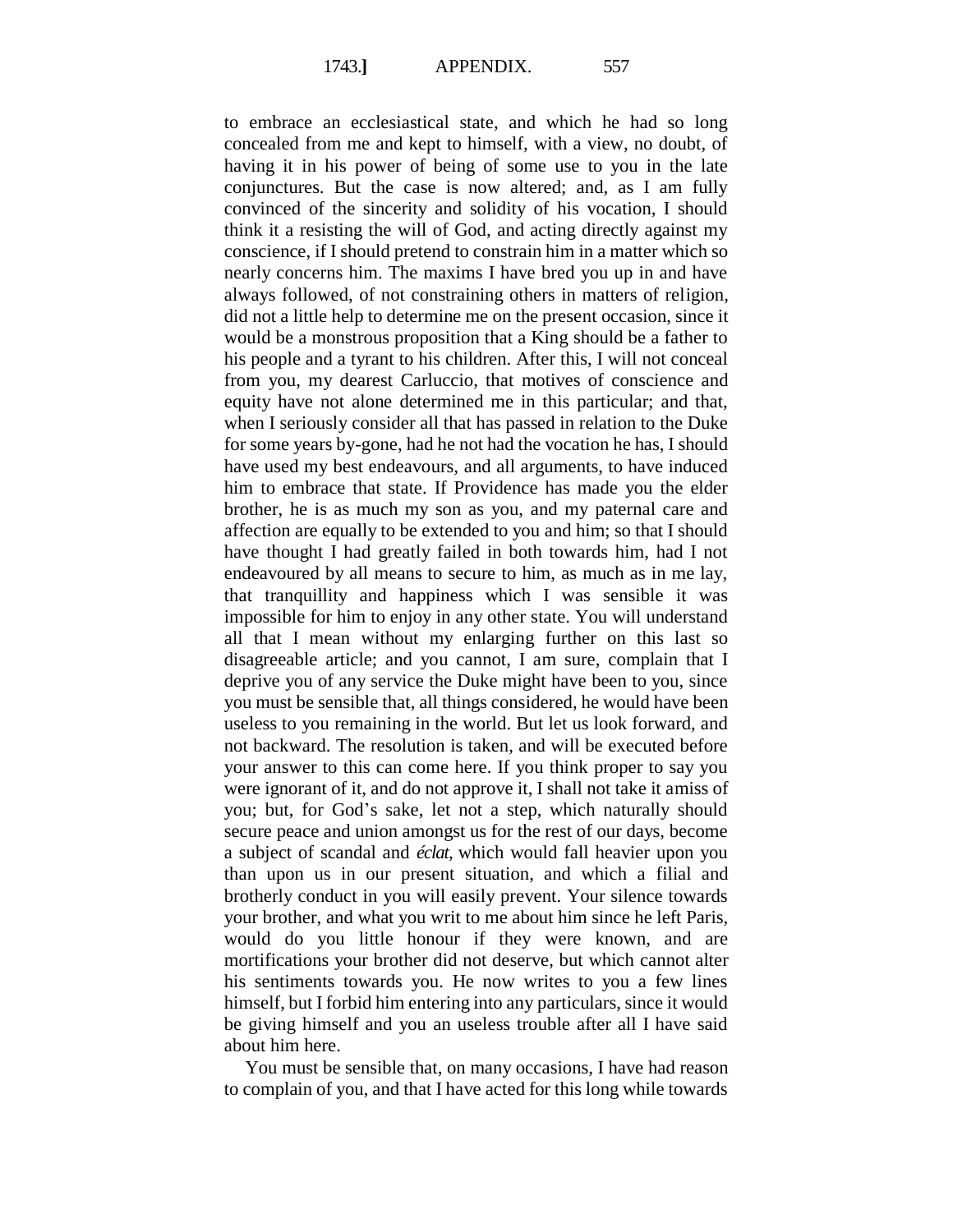you more like a son than a father. But I can assure you, my dear child, nothing of all that sticks with me, and I forgive you the more sincerely and cordially all the trouble you have given me, that I am persuaded it was not your intention to fail towards me, and that I shall have reason to be pleased with you for the time to come, since all I request of you hereafter is your personal love and affection for me and your brother. Those who may have had their own views in endeavouring to remove us from your affairs have compassed their end. We are satisfied, and you remain master; so that I see no bone of contention remaining, nor any possible obstacle to a perfect peace and union amongst us for the future. God bless my dearest Carluccio, whom I tenderly embrace. I am all yours,

JAMES R.

### PRINCE CHARLES TO MR. EDGAR.

*St. Ouen, July* 24, 1747.

I HAVE received yours of the 4th current, $11$  and send you here inclosed the usual letter. Happy would I be to have happier orders and higher spirits, which, to my misfortune, my friends hinder as well as my enemies. God forgive the last! Having not strength to say more, I remain yours,

C. P.

# PRINCE CHARLES TO THE MARQUIS DE PUISIEULX, FRENCH MINISTER FOR FOREIGN AFFAIRS.

*Paris, le 27 Mars,* 1748.

MES amis en Angleterre m'ayant demandé, Monsieur, d'y faire passer un nombre de médailles, j'en ai fait graver une ici par le Sieur Nicholas Rotier. Après m'en avoir donné l'empreinte, il ma dit qu'il ne pouvait les frapper sans un ordre de votre part. J'ignorais à la vérité la nécessité d'une permission, et n'en pouvais prévoir la conséquence politique. Cependant, pour parer au plus petit inconvénient qui en eut pu résulter, j'ai requis le Sieur Rotier de ne point mettre Paris sur la médaille, n'y même son nom; et pour remplir en même temps l'objet de l'amour propre naturel à un ouvrier pour son ouvrage, nous sommes convenus qu'il n'y mettrait que les lettres initiales N. R. F. *Ne Rien Faire*,<sup>12</sup> comme S. P. Q. R.<sup>13</sup> se rend par *Si Peu Que Rien!*

 $\overline{a}$ 

<sup>11</sup> Written to announce the elevation of the Cardinal of York on the preceding day.

<sup>12</sup> *Nicholas Rotier Fecit* The *Ne Rien Faire* of Charles i**s** a satirical touch on the unwillingness of the French Court to assist him.

<sup>13</sup> Senatos Populos Que Romanus.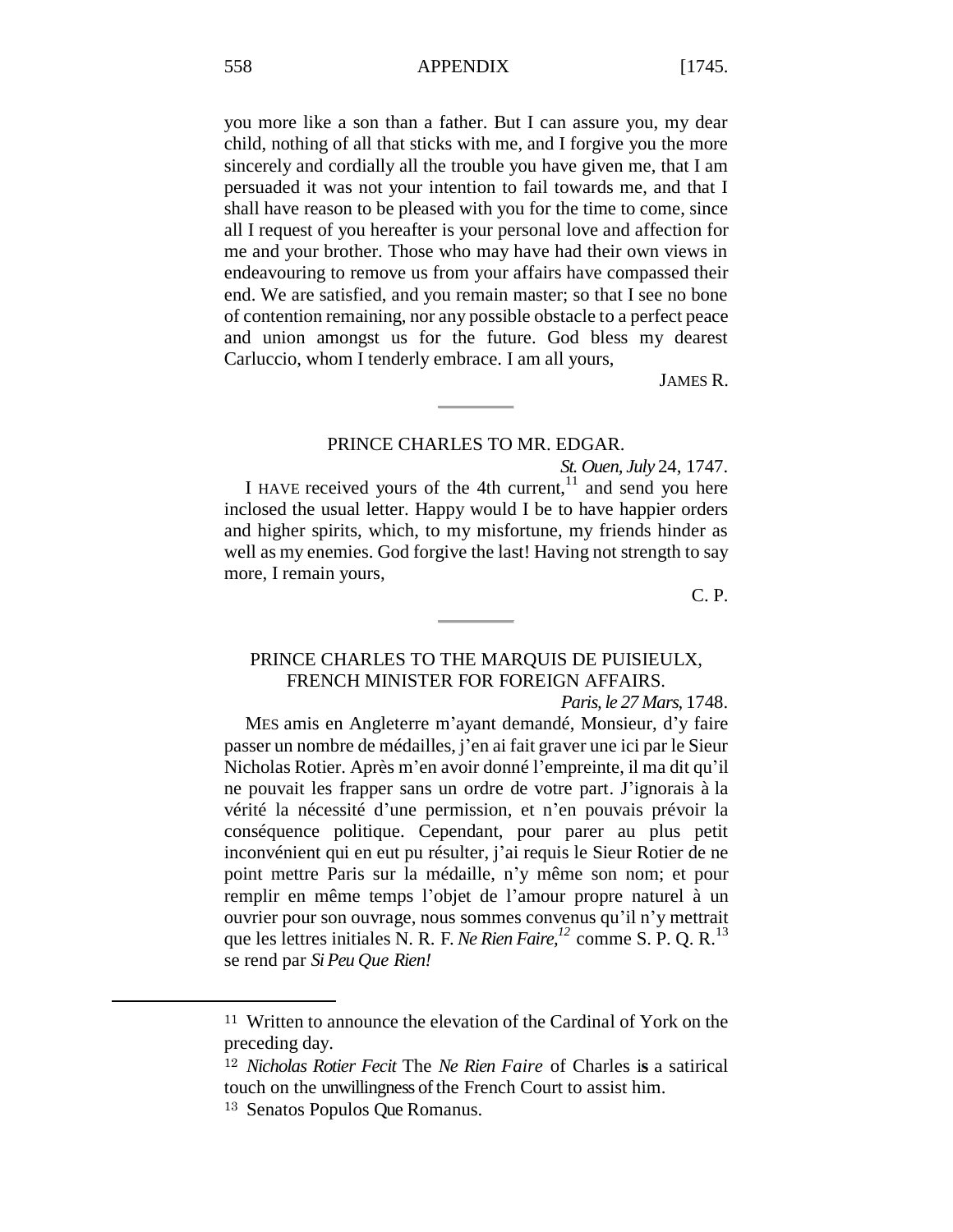Il est fâcheux de n'avoir que des bagatelles à proposer à quelqu'un dont je connais le zèle et l'amitié pour moi dans des choses bien plus essentielles si l'occasion y éait La mesure de ma recounoissance n'en est pas pour cela plus bornée, et je suis, Monsieur, &c.,

**C**HARLES P.

### PRINCE CHARLES TO MR. BULKELEY.

*Paris, October* 31, 1748.

I HAVE just seen your letter to Kelly, and am truly sensible of your zeal, but have nothing more to say on that subject, but that *quod dixi, dixi, et quod scripsi, scripsi.*

C. P.

#### FROM SCRAPS, IN PRINCE CHARLES'S WRITING.

Paris, 1748.

JE suis en peine surtout pour Louis, comme je ne peux que perdre la vie, mais Louis l'honneur.

Louis se plaint que Charles veut lui donner des lois. Je ne veux pas, dit Charles, recevoir des lois qui viennent d'Hanovre. Mais ne dites pas que c'est moi, n'étant pas même ministre.

Je ne suis pas un ministre; un mot doit vous suffire si vous êtes mon ami.

# PRINCE CHARLES STUART (UNDER THE NAME OF JOHN DOUGLAS) TOMR. BULKELEY.

[From a rough draught in the Stuart Papers.]

*June* 3,1749.

I WRIT you last the 26th of May from Venice with a letter inclosed. This is sent by one that promised safe delivery. My friendship for you does not permit me any longer silence as to what regards a person you esteem. His situation is singular; and though now rejected by many, he may be soon as much courted. Being desperate, honest, and with only one *point de vue*, what cannot be compassed? Bologna was said to be his residence, but that was but a blind; I can firmly assure you never shall any of the Pope's dominions see his face. The only one in Italy would have been Venice. That same person never intends to make but a passage over of France. … Now my friend must skulk, to the perfect dishonour of his worthy relations, until he finds a reception fitting at home or abroad.

JOHN DOUGLAS.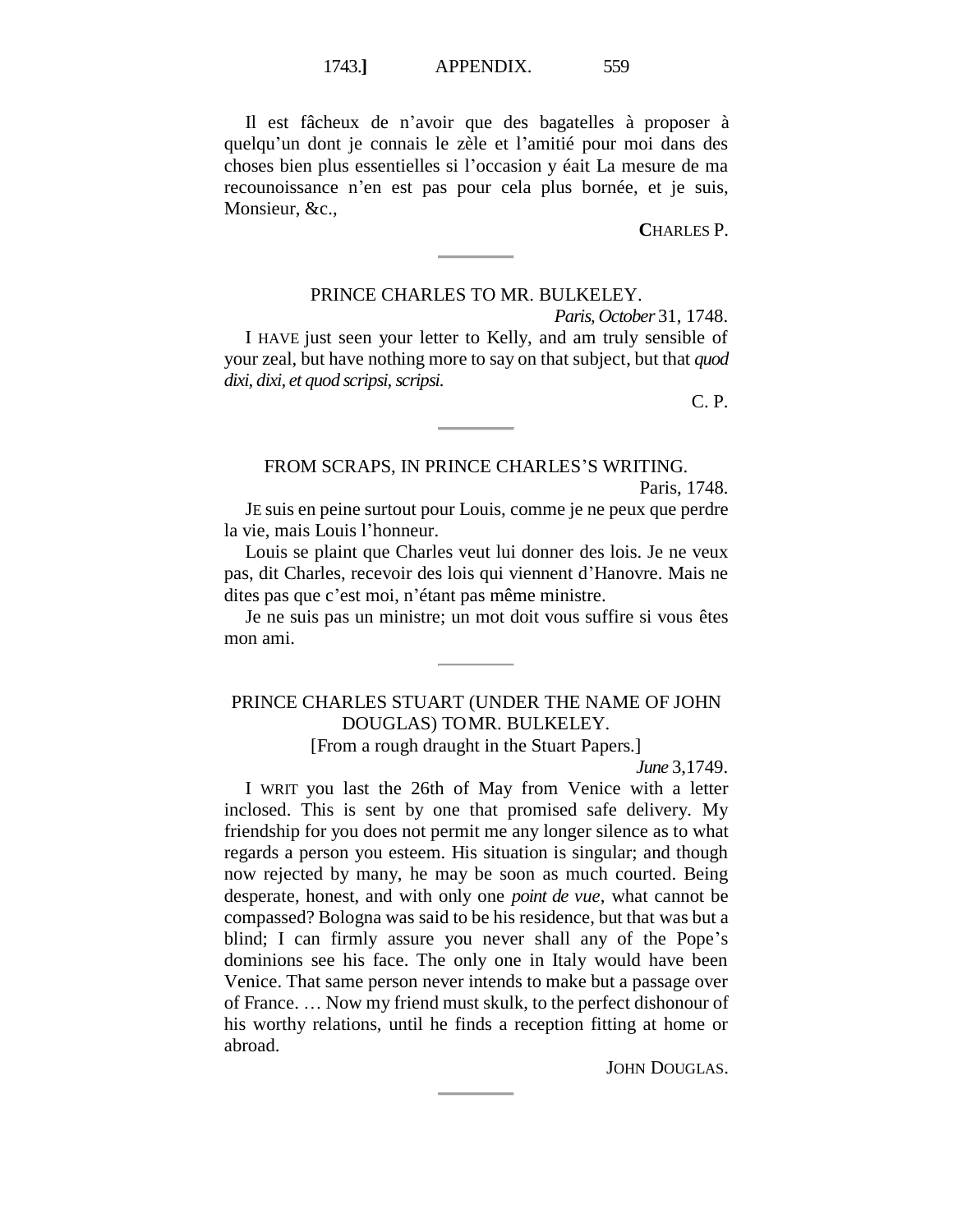#### MEMORANDA BY PRINCE CHARLES.

# "Remitted to B. (Colonel Brett?) the 22d June, 1750"

[From a fragment in the Stuart Papers.]

Instructions for —, who is to inform himself whether — will receive the P. (Prince) upon occasion, who is willing to trust his person in his hands; if he should decline it, to find out some other proper person for that purpose, as the P. (Prince) is determined to go over at any rate.

To speak to Sir C. G. (Charles Goring?) about a ship that it may arrive at Antwerp, to carry over his brother, and to be there some time in the beginning of August.

To visit Mr. P. of D., and to see what he has done in his own and the neighbouring counties, and to agree where the arms, &c, may be most conveniently landed, the grand affair of L. (London) to be attempted at the same time.

To inform the principal persons that the P. (Prince) desires the whole may be forwarded with the greatest expedition, and that no time may be lost; that a Declaration may be prepared in which the funds are to be referred to a free Parliament, and the army encouraged to join the P. (Prince) by showing the nullity of the obligation of the oaths they have taken for the E. (Elector.)

To acquaint particular persons that the K. (King) will R. (resign), in order to prevent any proclamation, as lately happened at N., and to return, as soon as may conveniently happen, to me.

*Mem.*—Concerning some things to be proposed to B. (Duke of Beaufort?) for adding to the P. (Prince's) Declaration,—to remove the prejudices so unjustly grounded against the K. (King),—and also something concerning the bribery in the F. M. (French Ministers), which has hitherto prevented the assistance that would have been given me, always agreeable and fitting to the inclinations of both the K. (King of France) and I.

# THE PRETENDER TO PRINCE CHARLES.

#### *Rome, December* 30, 1750.

TO-MORROW you end your 30th year. May you see many more than double that number, and happier ones than those you have already past! The hardships you have gone through, and do perhaps still undergo, are not small, and it is to be hoped they will contribute at last to what they are chiefly directed. But in the darkness you keep me, as to all that relates to you, I can pray and wish, but I can neither judge nor advise, except on one single article, which is so obvious and so important that I should think every body, who really wishes you well, should be of the same opinion in that respect, and that is, your securing the succession of our Family by marrying. I cannot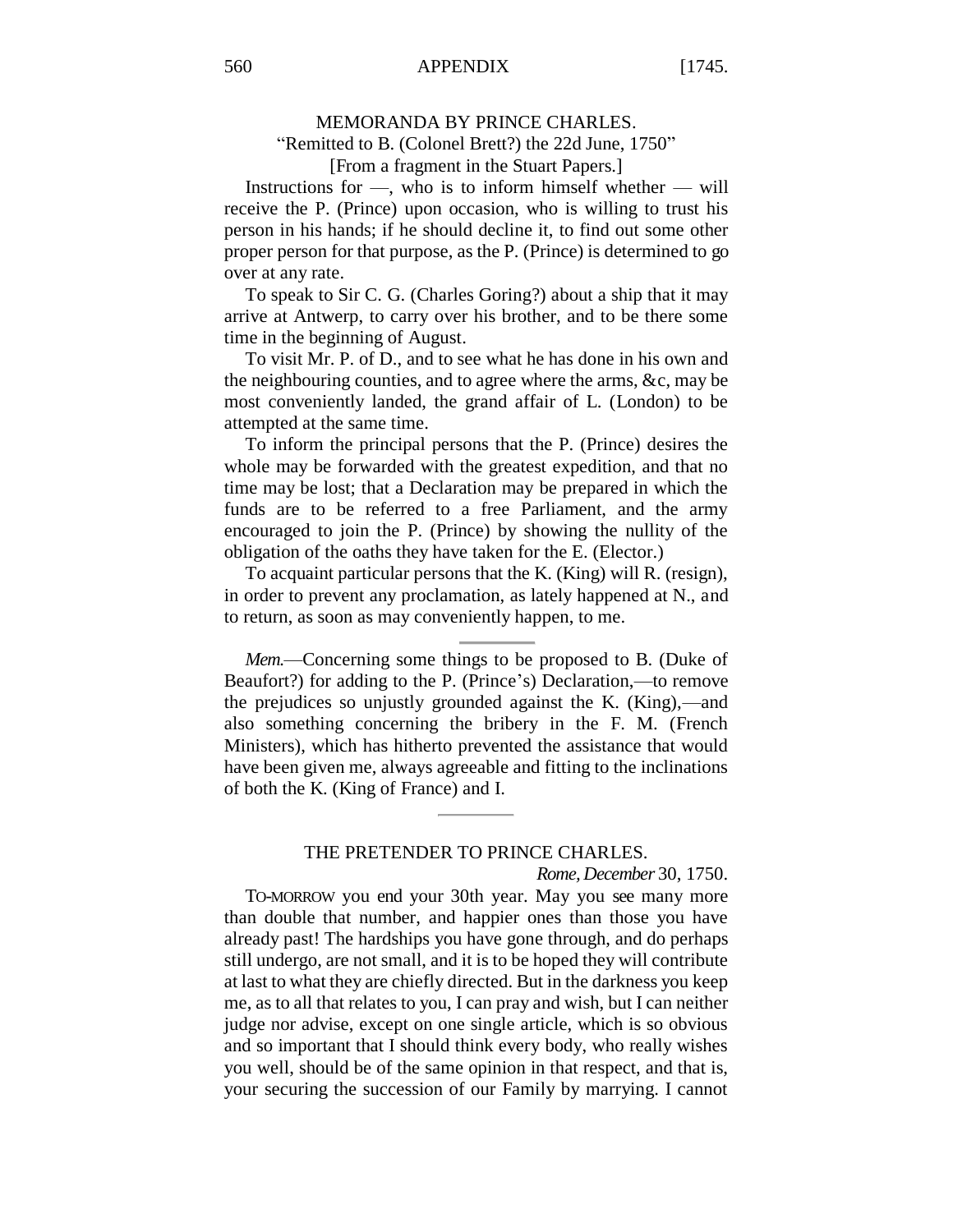think you so selfish as to have yourself only in view in all you suffer. The happiness of our country muse undoubtedly be your motive, and by consequence, you would never surely restrict that happiness to your own life only, but endeavour to perpetuate it by a succession of lawful Kings, who may have no other interests but those of our country. Your giving lawful heirs to the Crown will not only be a constant security to your own person, but it will make you more considered and respected abroad, and will undoubtedly give new life and vigour to the cause and your friends, whose zeal can never be so warm when all their hopes are centred in you alone. Had you entered into the view I formerly gave you, you had been probably at this time the father of a family, with a wife whom it would not have been beneath you to have married had you been inEngland. But it is useless to look backward, and what gives me the greatest concern in all this is, that you have put yourself in a situation and way of living which renders your marrying anybody absolutely impracticable. This, as long as it lasts, must appear extraordinary and singular to persons of reflection and sense, because the motives and object of your marrying are obvious to all, and those of your pursuing your present conduct and scheme, whatever they may be, can be only known to such as are the authors and promoters of them. For my part, I can have no other view but your real good and advantage, and I am so much convinced of the necessity of your marrying, that I could almost say that I would rather see you married to a private gentlewoman than that you should not be it at all; and therefore I cannot but recommend earnestly to you to think seriously on the matter, and, as you cannot now hope to make a marriage suitable to yourself, to endeavour to make one that may be at least as little unequal as possible; for I can only, on this occasion, exhort you in general, since I cannot think of any particular person to propose to you who might be any ways proper and at the same time willing to marry you. If this letter has the same fate with many others I have writ to you, I might have saved myself the trouble of writing it; but whatever reception it may meet with, or impression it may make, I shall still have the comfort of having acquitted myself of the duty of a father, in telling you what I really think for your good, and of showing you, at the same time, that no behaviour of yours can alter the warm concern I shall ever take in all that relates to you, whom I beseech God to bless, protect, and prosper, and direct upon all occasions,

JAMES R.

I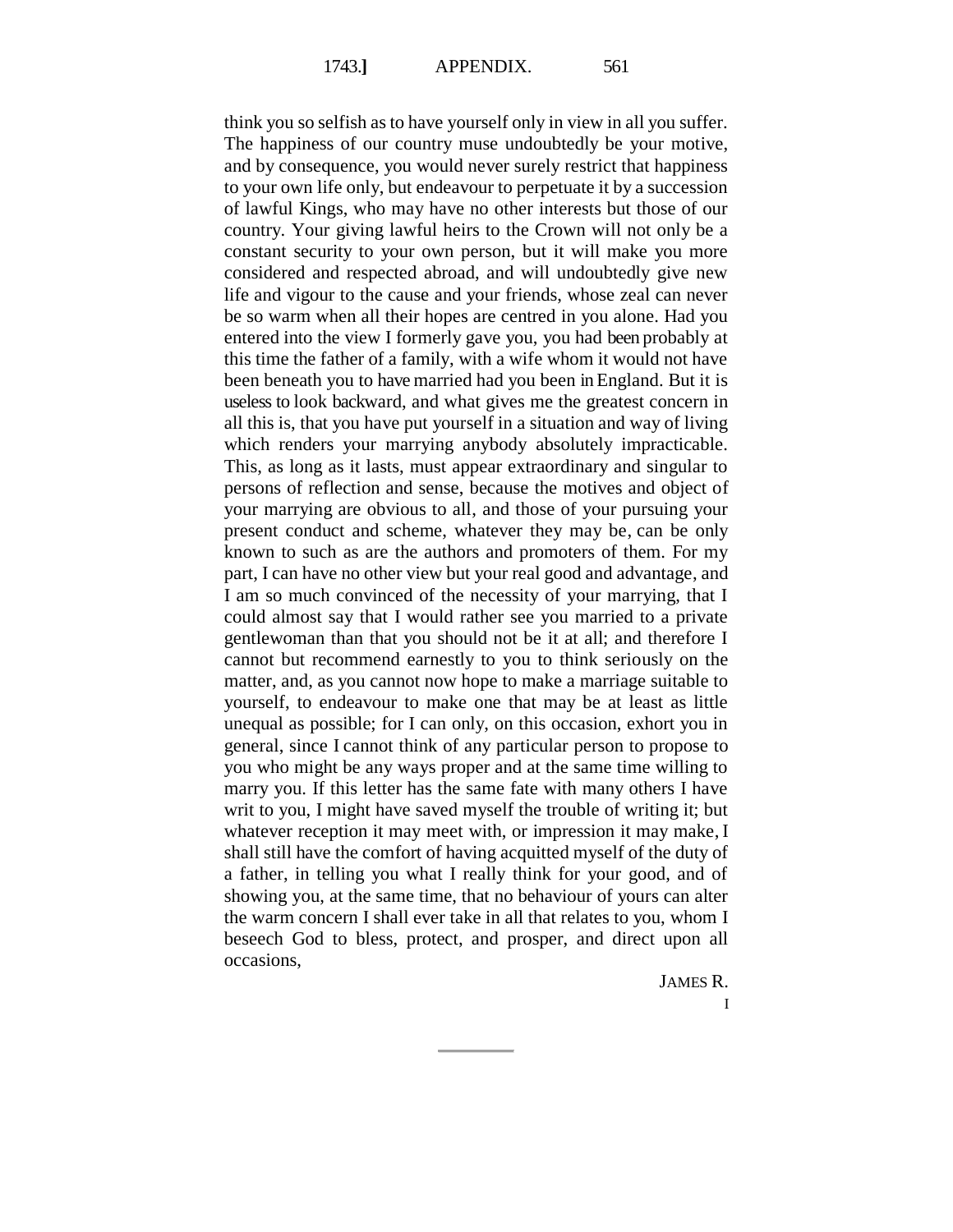### IN CHARLES'S WRITING.

*About* 1760.

DE vivre et pas vivre est beaucoup plus que de mourir.

#### IN CHARLES'S WRITING.

1775—1780.

REPONSE qu'un homme fit à son ami qui lui conta que sa maîtresse était infidèle par vengeance. Est-ce, dit-il, pour l'avoir trop aimé, ou trop peu? En tout cas la vengeance est douce.

Pour les hommes, je les étudie, et à quatre-vingt ans je serais peut-être moins savant qu'à cette heure; mais pour les femmes, je l'ai toujours cru inutile, comme plus méchant et impenetrable.

[The following account of the Stuart Papers is given in the article on The Stuarts in Italy," in the Quarterly Review, No. clvii. p. 166-7, December 1846.

". . . . . A few words as to the fate of the Stuart Papers, that long accumlated store of documents so promising as historical materials, so compromising to family interests. The Duchess of Albany having sent her chaplain, Father Waters, a Benedictine monk, to arrange her father's succession at Florence, desired him to make over the whole archives to her uncle, as head of the family and representative of its claims. This, however, Waters omitted to do, and after her death they remained in his possession, with the Cardinal's sanction. There they were casually seen by Sir John Hippesley, about 1794-5, who wrote to Mr. Burke, and by him the matter was brought under the notice of the Prince of Wales (George IV). His Royal Highness took great interest in the papers, and authorised Sir John to treat for their purchase. This was effected in 1798, in consideration of an annuity of 50*l*. to Waters, which the latter lived only a few months to enjoy, but as the consent of Cardinal York had not been sought in the transaction, a pledge of secrecy during his life was annexed to the transfer. The papers were consigned to the British Vice Consul at Civita Vecchia, to await the arrival of a frigate in which they were to be shipped, but that town having meanwhile fallen into the hands of the French, their removal became impracticable. Signer Bonelli, an Italian gentleman resident in London, was sent out to attempt their recovery, and on reaching Rome, he applied to the Abbé Paul Macpherson of the Scotch College. This was a matter of much delicacy, no British subject being then permitted by the French authorities to approach the coast. Macpherson, however, contrived to obtain a passport to Civita Vecchia, and, having ascertained from the Consul where the papers lay, he applied to the Commandant of the place for leave to search among them for certain documents required in a litigation in